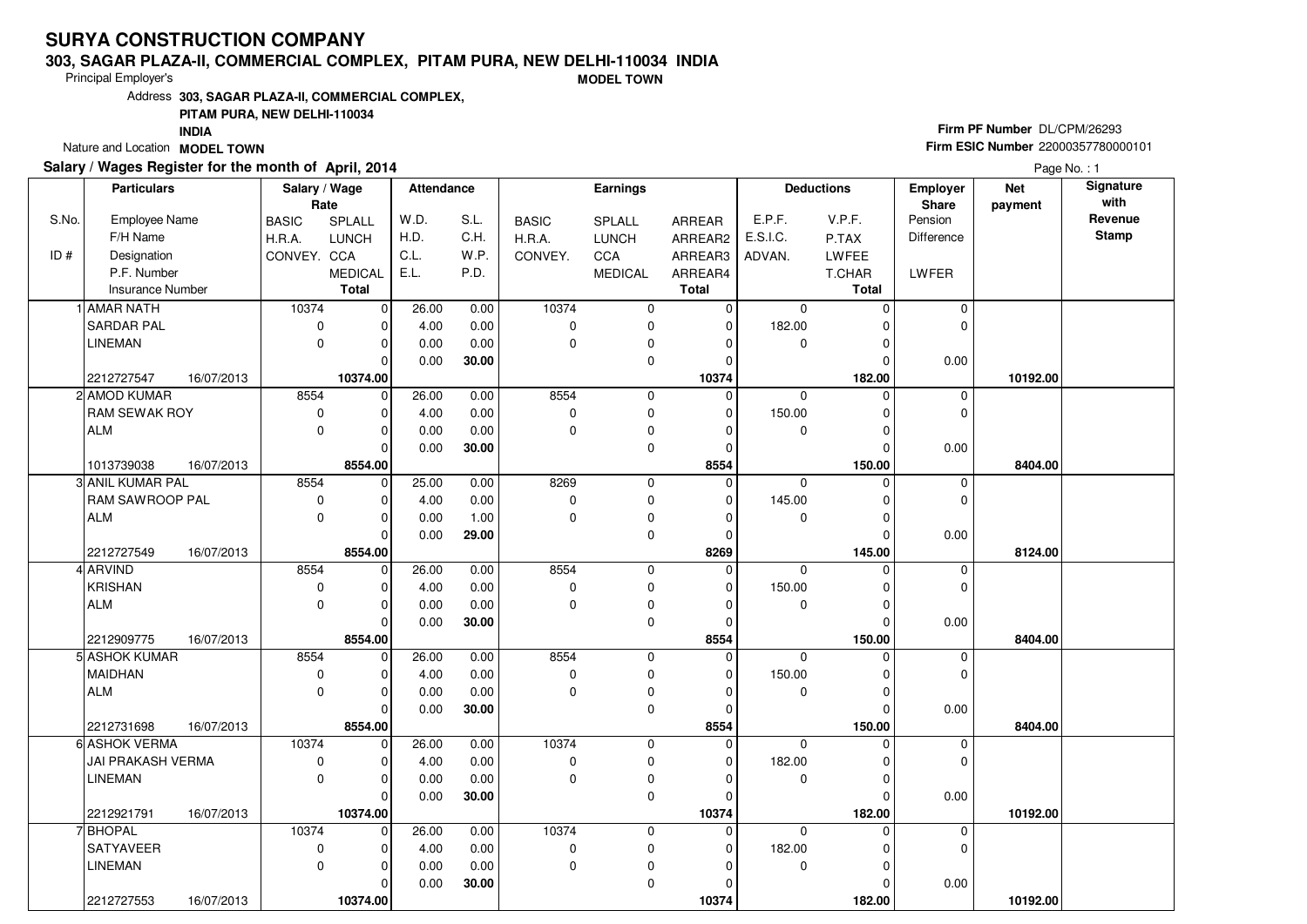### **303, SAGAR PLAZA-II, COMMERCIAL COMPLEX, PITAM PURA, NEW DELHI-110034 INDIA**

Principal Employer's

**MODEL TOWN**

Address**303, SAGAR PLAZA-II, COMMERCIAL COMPLEX,**

### **PITAM PURA, NEW DELHI-110034**

**INDIA**

Nature and Location **MODEL TOWN** 

## **Salary / Wages Register for the month of April, 2014**

# **Firm PF Number** DL/CPM/26293 **Firm ESIC Number** <sup>22000357780000101</sup>

|       | <b>Particulars</b>      |            | Salary / Wage |                | Attendance |                   |              | Earnings       |               |             | <b>Deductions</b> | <b>Employer</b>   | <b>Net</b> | Signature    |
|-------|-------------------------|------------|---------------|----------------|------------|-------------------|--------------|----------------|---------------|-------------|-------------------|-------------------|------------|--------------|
|       |                         |            | Rate          |                |            |                   |              |                |               |             |                   | <b>Share</b>      | payment    | with         |
| S.No. | Employee Name           |            | <b>BASIC</b>  | <b>SPLALL</b>  | W.D.       | S.L.              | <b>BASIC</b> | <b>SPLALL</b>  | <b>ARREAR</b> | E.P.F.      | V.P.F.            | Pension           |            | Revenue      |
|       | F/H Name                |            | H.R.A.        | <b>LUNCH</b>   | H.D.       | C.H.              | H.R.A.       | <b>LUNCH</b>   | ARREAR2       | E.S.I.C.    | P.TAX             | <b>Difference</b> |            | <b>Stamp</b> |
| ID#   | Designation             |            | CONVEY. CCA   |                | C.L.       | W.P.              | CONVEY.      | CCA            | ARREAR3       | ADVAN.      | LWFEE             |                   |            |              |
|       | P.F. Number             |            |               | <b>MEDICAL</b> | E.L.       | P.D.              |              | <b>MEDICAL</b> | ARREAR4       |             | T.CHAR            | LWFER             |            |              |
|       | <b>Insurance Number</b> |            |               | <b>Total</b>   |            |                   |              |                | <b>Total</b>  |             | <b>Total</b>      |                   |            |              |
|       | 8 DEVENDER KUMAR        |            | 8554          | $\overline{0}$ | 26.00      | 0.00              | 8554         | 0              | 0             | $\mathbf 0$ | 0                 | 0                 |            |              |
|       | SHRI RAM                |            | $\mathbf 0$   | $\overline{0}$ | 4.00       | 0.00              | $\mathbf 0$  | 0              | 0             | 150.00      | 0                 | $\mathbf 0$       |            |              |
|       | <b>ALM</b>              |            | $\mathbf 0$   | $\overline{0}$ | 0.00       | 0.00              | $\mathbf 0$  | $\pmb{0}$      | 0             | 0           | 0                 |                   |            |              |
|       |                         |            |               | 0              | 0.00       | 30.00             |              | 0              | 0             |             | $\mathbf 0$       | 0.00              |            |              |
|       | 2212727556              | 16/07/2013 |               | 8554.00        |            |                   |              |                | 8554          |             | 150.00            |                   | 8404.00    |              |
|       | 9 DEVI SINGH            |            | 10374         | $\overline{0}$ | 26.00      | 0.00              | 10374        | $\mathbf 0$    | $\mathbf 0$   | $\mathbf 0$ | $\mathbf 0$       | 0                 |            |              |
|       | <b>MAKRAND PAL</b>      |            | $\mathbf 0$   | $\overline{0}$ | 4.00       | 0.00              | $\pmb{0}$    | 0              | 0             | 182.00      | $\mathbf 0$       | $\mathbf 0$       |            |              |
|       | <b>LINEMAN</b>          |            | $\mathbf 0$   | 0              | 0.00       | 0.00              | $\mathbf 0$  | 0              | 0             | 0           | 0                 |                   |            |              |
|       |                         |            |               | 0              | 0.00       | 30.00             |              | 0              | 0             |             | 0                 | 0.00              |            |              |
|       | 2212727557              | 16/07/2013 |               | 10374.00       |            |                   |              |                | 10374         |             | 182.00            |                   | 10192.00   |              |
|       | 10 DINESH KUMAR         |            | 10374         | $\mathbf 0$    | 26.00      | 0.00              | 10374        | $\pmb{0}$      | 0             | $\mathbf 0$ | $\mathbf 0$       | 0                 |            |              |
|       | RAM KALAN SINGH         |            | $\pmb{0}$     | 0              | 4.00       | 0.00              | $\mathbf 0$  | $\pmb{0}$      | 0             | 182.00      | $\mathbf 0$       | $\mathbf 0$       |            |              |
|       | <b>LINEMAN</b>          |            | $\mathbf 0$   | 0              | 0.00       | 0.00              | $\mathbf 0$  | 0              | 0             | $\mathbf 0$ | 0                 |                   |            |              |
|       |                         |            |               | 0              | 0.00       | 30.00             |              | 0              | 0             |             | $\Omega$          | 0.00              |            |              |
|       | 2212727558              | 16/07/2013 |               | 10374.00       |            |                   |              |                | 10374         |             | 182.00            |                   | 10192.00   |              |
|       | 11 GREAT MINZ           |            | 8554          | $\overline{0}$ | 26.00      | 0.00              | 8554         | 0              | $\mathbf 0$   | $\mathbf 0$ | 0                 | 0                 |            |              |
|       | MAHUL MINZ              |            | $\mathbf 0$   | 0              | 4.00       | 0.00              | $\mathbf 0$  | 0              | 0             | 150.00      | $\mathbf 0$       | $\mathbf 0$       |            |              |
|       | <b>ALM</b>              |            | $\mathbf 0$   | 0              | 0.00       | 0.00              | $\mathbf 0$  | 0              | 0             | $\mathbf 0$ | $\mathbf 0$       |                   |            |              |
|       |                         |            |               | $\Omega$       | 0.00       | 30.00             |              | 0              | 0             |             | $\Omega$          | 0.00              |            |              |
|       | 2212727559              | 16/07/2013 |               | 8554.00        |            |                   |              |                | 8554          |             | 150.00            |                   | 8404.00    |              |
|       | 12 JAG MOHAN            |            | 10374         | $\mathbf 0$    | 26.00      | 0.00              | 10374        | $\mathbf 0$    | 0             | $\mathbf 0$ | $\Omega$          | $\pmb{0}$         |            |              |
|       | <b>RAJA RAM</b>         |            | 0             | 0              | 4.00       | 0.00              | $\pmb{0}$    | 0              | 0             | 182.00      | 0                 | $\mathbf 0$       |            |              |
|       | <b>LINEMAN</b>          |            | $\mathbf 0$   | 0              | 0.00       | 0.00              | $\mathbf 0$  | $\pmb{0}$      | 0             | 0           | $\mathbf 0$       |                   |            |              |
|       |                         |            |               | 0              | 0.00       | 30.00             |              | $\mathbf 0$    | 0             |             | $\Omega$          | 0.00              |            |              |
|       | 2212727562              | 16/07/2013 |               | 10374.00       |            |                   |              |                | 10374         |             | 182.00            |                   | 10192.00   |              |
|       | 13 JAGDISH YADAV        |            | 8554          | $\mathbf 0$    | 26.00      | $\overline{0.00}$ | 8554         | $\mathbf 0$    | 0             | $\mathbf 0$ | $\mathbf 0$       | 0                 |            |              |
|       | RAM NARESH YADAV        |            | $\mathbf 0$   | $\mathbf 0$    | 4.00       | 0.00              | $\pmb{0}$    | 0              | 0             | 150.00      | $\mathbf 0$       | $\mathbf 0$       |            |              |
|       | <b>ALM</b>              |            | $\mathbf 0$   | 0              | 0.00       | 0.00              | $\mathbf 0$  | 0              | 0             | 0           | 0                 |                   |            |              |
|       |                         |            |               | 0              | 0.00       | 30.00             |              | $\mathbf 0$    | 0             |             | $\Omega$          | 0.00              |            |              |
|       | 1013726467              | 16/07/2013 |               | 8554.00        |            |                   |              |                | 8554          |             | 150.00            |                   | 8404.00    |              |
|       | 14 JANMAJAY             |            | 8554          | 0              | 0.00       | 0.00              | $\mathbf 0$  | 0              | 0             | $\mathbf 0$ | $\mathbf 0$       | 0                 |            |              |
|       | <b>GAJENDER YADAV</b>   |            | $\mathbf 0$   | $\mathbf 0$    | 0.00       | 0.00              | $\pmb{0}$    | $\mathbf 0$    | 0             | 0.00        | $\mathbf 0$       | $\mathbf 0$       |            |              |
|       | <b>ALM</b>              |            | $\Omega$      | 0              | 0.00       | 30.00             | $\Omega$     | $\pmb{0}$      | 0             | 0           | 0                 |                   |            |              |
|       |                         |            |               | 0              | 0.00       | 0.00              |              | $\mathbf 0$    | 0             |             | 0                 | 0.00              |            |              |
|       | 2212921840              | 16/07/2013 |               | 8554.00        |            |                   |              |                | 0             |             | 0.00              |                   | 0.00       |              |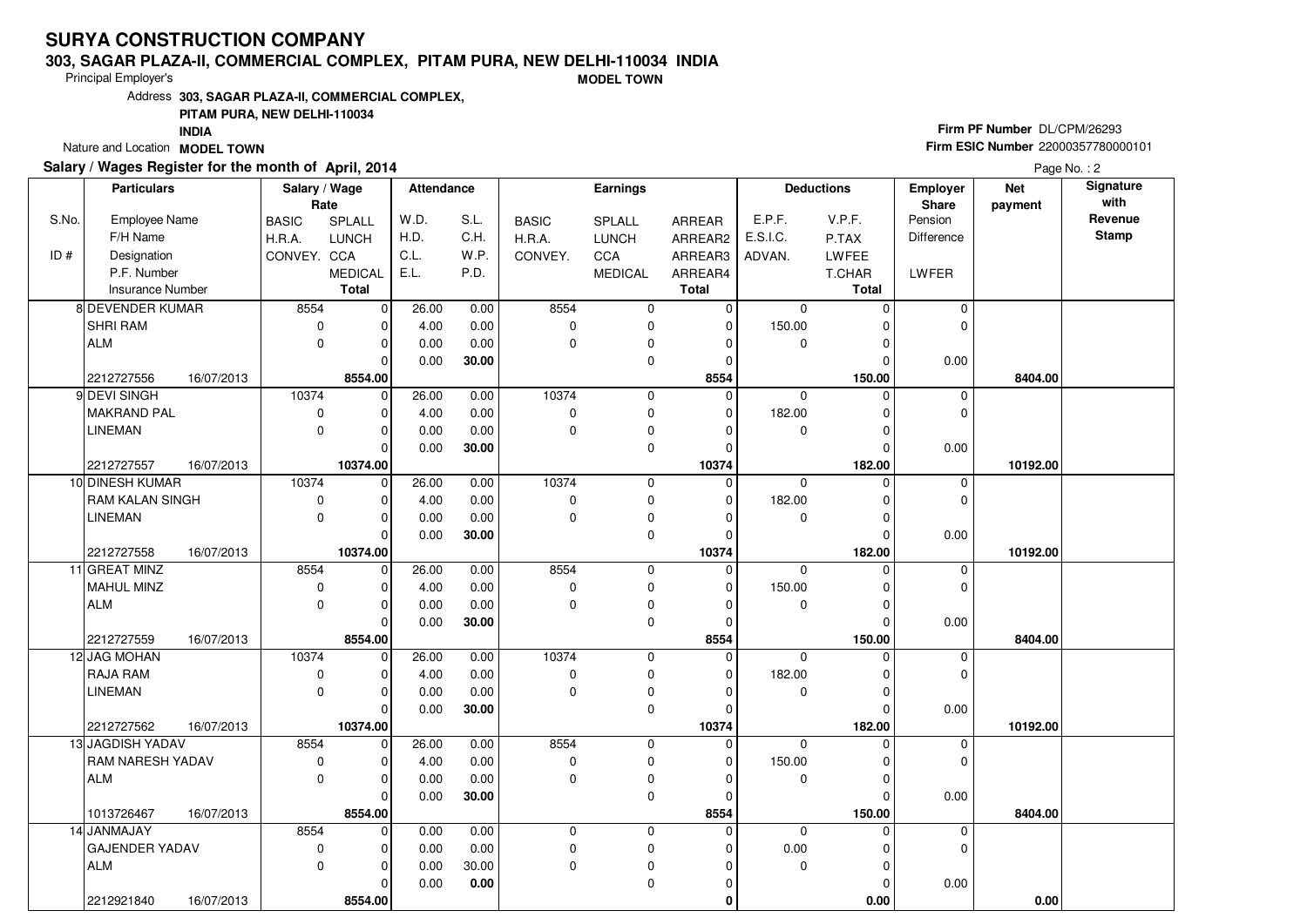### **303, SAGAR PLAZA-II, COMMERCIAL COMPLEX, PITAM PURA, NEW DELHI-110034 INDIA**

Principal Employer's

**MODEL TOWN**

Address**303, SAGAR PLAZA-II, COMMERCIAL COMPLEX,**

### **PITAM PURA, NEW DELHI-110034**

**INDIA**

Nature and Location **MODEL TOWN** 

## **Salary / Wages Register for the month of April, 2014**

# **Firm PF Number** DL/CPM/26293 **Firm ESIC Number** <sup>22000357780000101</sup>

|       | <b>Particulars</b>       | Salary / Wage |                | Attendance |       |              | Earnings       |              |             | <b>Deductions</b> | <b>Employer</b> | <b>Net</b> | Signature    |
|-------|--------------------------|---------------|----------------|------------|-------|--------------|----------------|--------------|-------------|-------------------|-----------------|------------|--------------|
|       |                          | Rate          |                |            |       |              |                |              |             |                   | <b>Share</b>    | payment    | with         |
| S.No. | Employee Name            | <b>BASIC</b>  | <b>SPLALL</b>  | W.D.       | S.L.  | <b>BASIC</b> | <b>SPLALL</b>  | ARREAR       | E.P.F.      | V.P.F.            | Pension         |            | Revenue      |
|       | F/H Name                 | H.R.A.        | <b>LUNCH</b>   | H.D.       | C.H.  | H.R.A.       | <b>LUNCH</b>   | ARREAR2      | E.S.I.C.    | P.TAX             | Difference      |            | <b>Stamp</b> |
| ID#   | Designation              | CONVEY. CCA   |                | C.L.       | W.P.  | CONVEY.      | CCA            | ARREAR3      | ADVAN.      | LWFEE             |                 |            |              |
|       | P.F. Number              |               | <b>MEDICAL</b> | E.L.       | P.D.  |              | <b>MEDICAL</b> | ARREAR4      |             | T.CHAR            | LWFER           |            |              |
|       | <b>Insurance Number</b>  |               | <b>Total</b>   |            |       |              |                | <b>Total</b> |             | <b>Total</b>      |                 |            |              |
|       | 15 JATA SHANKAR          | 10374         | $\overline{0}$ | 26.00      | 0.00  | 10374        | 0              | 0            | 0           | 0                 | 0               |            |              |
|       | <b>ASHOK KUMAR</b>       | $\mathbf 0$   | 0              | 4.00       | 0.00  | $\mathbf 0$  | 0              | 0            | 182.00      | 0                 | $\mathbf 0$     |            |              |
|       | <b>LINEMAN</b>           | $\mathbf 0$   | 0              | 0.00       | 0.00  | $\mathbf 0$  | $\mathbf 0$    | 0            | $\mathbf 0$ | 0                 |                 |            |              |
|       |                          |               | 0              | 0.00       | 30.00 |              | 0              | 0            |             | 0                 | 0.00            |            |              |
|       | 2212727564<br>16/07/2013 |               | 10374.00       |            |       |              |                | 10374        |             | 182.00            |                 | 10192.00   |              |
|       | 16 JITENDER              | 8554          | $\mathbf 0$    | 26.00      | 0.00  | 8554         | 0              | $\mathbf 0$  | $\mathbf 0$ | $\mathbf 0$       | 0               |            |              |
|       | VASUDEV                  | 0             | $\overline{0}$ | 4.00       | 0.00  | $\pmb{0}$    | $\pmb{0}$      | 0            | 150.00      | 0                 | $\pmb{0}$       |            |              |
|       | <b>ALM</b>               | $\mathbf 0$   | 0              | 0.00       | 0.00  | $\mathbf 0$  | $\pmb{0}$      | 0            | 0           | 0                 |                 |            |              |
|       |                          |               | 0              | 0.00       | 30.00 |              | $\mathbf 0$    | 0            |             | $\Omega$          | 0.00            |            |              |
|       | 1013583473<br>16/07/2013 |               | 8554.00        |            |       |              |                | 8554         |             | 150.00            |                 | 8404.00    |              |
|       | 17 KAILASH RAJPUT        | 10374         | $\mathbf 0$    | 26.00      | 0.00  | 10374        | $\pmb{0}$      | $\mathbf 0$  | $\mathbf 0$ | $\mathbf 0$       | 0               |            |              |
|       | <b>LAL SINGH</b>         | $\pmb{0}$     | $\overline{0}$ | 4.00       | 0.00  | $\mathbf 0$  | 0              | 0            | 182.00      | 0                 | $\mathbf 0$     |            |              |
|       | <b>LINEMAN</b>           | $\mathbf 0$   | $\overline{0}$ | 0.00       | 0.00  | $\mathbf 0$  | 0              | 0            | 0           | 0                 |                 |            |              |
|       |                          |               | 0              | 0.00       | 30.00 |              | 0              | 0            |             | 0                 | 0.00            |            |              |
|       | 2212727565<br>16/07/2013 |               | 10374.00       |            |       |              |                | 10374        |             | 182.00            |                 | 10192.00   |              |
|       | 18 KAUSHAL KUMAR         | 8554          | $\overline{0}$ | 20.00      | 0.00  | 6558         | 0              | $\mathbf 0$  | $\mathbf 0$ | $\Omega$          | 0               |            |              |
|       | <b>SARDAR PAL</b>        | $\mathbf 0$   | 0              | 3.00       | 0.00  | 0            | $\pmb{0}$      | 0            | 115.00      | $\mathbf 0$       | $\mathbf 0$     |            |              |
|       | <b>ALM</b>               | $\mathbf 0$   | 0              | 0.00       | 7.00  | $\mathbf 0$  | 0              | 0            | 0           | 0                 |                 |            |              |
|       |                          |               | $\Omega$       | 0.00       | 23.00 |              | $\mathbf 0$    | 0            |             | $\Omega$          | 0.00            |            |              |
|       | 2212727566<br>16/07/2013 |               | 8554.00        |            |       |              |                | 6558         |             | 115.00            |                 | 6443.00    |              |
|       | 19 MAHADEV               | 8554          | $\mathbf 0$    | 26.00      | 0.00  | 8554         | $\mathbf 0$    | $\mathbf 0$  | $\mathbf 0$ | $\Omega$          | $\mathbf 0$     |            |              |
|       | LAKHU PRASAD YADAV       | $\mathsf 0$   | 0              | 4.00       | 0.00  | $\mathbf 0$  | $\mathbf 0$    | 0            | 150.00      | $\mathbf 0$       | $\mathbf 0$     |            |              |
|       | <b>ALM</b>               | $\mathbf 0$   | $\mathbf 0$    | 0.00       | 0.00  | $\mathbf 0$  | $\pmb{0}$      | 0            | 0           | 0                 |                 |            |              |
|       |                          |               | 0              | 0.00       | 30.00 |              | $\mathbf 0$    | 0            |             | $\Omega$          | 0.00            |            |              |
|       | 2212731706<br>01/08/2013 |               | 8554.00        |            |       |              |                | 8554         |             | 150.00            |                 | 8404.00    |              |
|       | 20 MAHAVIR PRASAD        | 10374         | $\mathbf 0$    | 26.00      | 0.00  | 10374        | $\mathsf 0$    | 0            | $\mathbf 0$ | $\Omega$          | 0               |            |              |
|       | <b>BUDHAI PRASAD</b>     | 0             | 0              | 4.00       | 0.00  | 0            | $\pmb{0}$      | 0            | 182.00      | $\mathbf 0$       | $\mathbf 0$     |            |              |
|       | <b>LINEMAN</b>           | $\mathbf 0$   | 0              | 0.00       | 0.00  | $\mathbf 0$  | $\pmb{0}$      | 0            | $\mathbf 0$ | $\mathbf 0$       |                 |            |              |
|       |                          |               | 0              | 0.00       | 30.00 |              | $\mathbf 0$    | $\Omega$     |             | $\Omega$          | 0.00            |            |              |
|       | 2212727569<br>01/11/2013 |               | 10374.00       |            |       |              |                | 10374        |             | 182.00            |                 | 10192.00   |              |
|       | 21 MANSA RAM             | 8554          | $\mathbf 0$    | 21.00      | 0.00  | 7128         | $\mathbf 0$    | 0            | $\mathbf 0$ | $\Omega$          | $\pmb{0}$       |            |              |
|       | <b>RAM KRISHAN</b>       | $\mathbf 0$   | 0              | 4.00       | 0.00  | 0            | 0              | 0            | 125.00      | 0                 | $\mathbf 0$     |            |              |
|       | <b>ALM</b>               | $\mathbf 0$   | 0              | 0.00       | 5.00  | $\mathbf 0$  | $\pmb{0}$      | 0            | $\mathbf 0$ | 0                 |                 |            |              |
|       |                          |               | 0              | 0.00       | 25.00 |              | $\mathbf 0$    | 0            |             | $\Omega$          | 0.00            |            |              |
|       | 2212727575<br>16/07/2013 |               | 8554.00        |            |       |              |                | 7128         |             | 125.00            |                 | 7003.00    |              |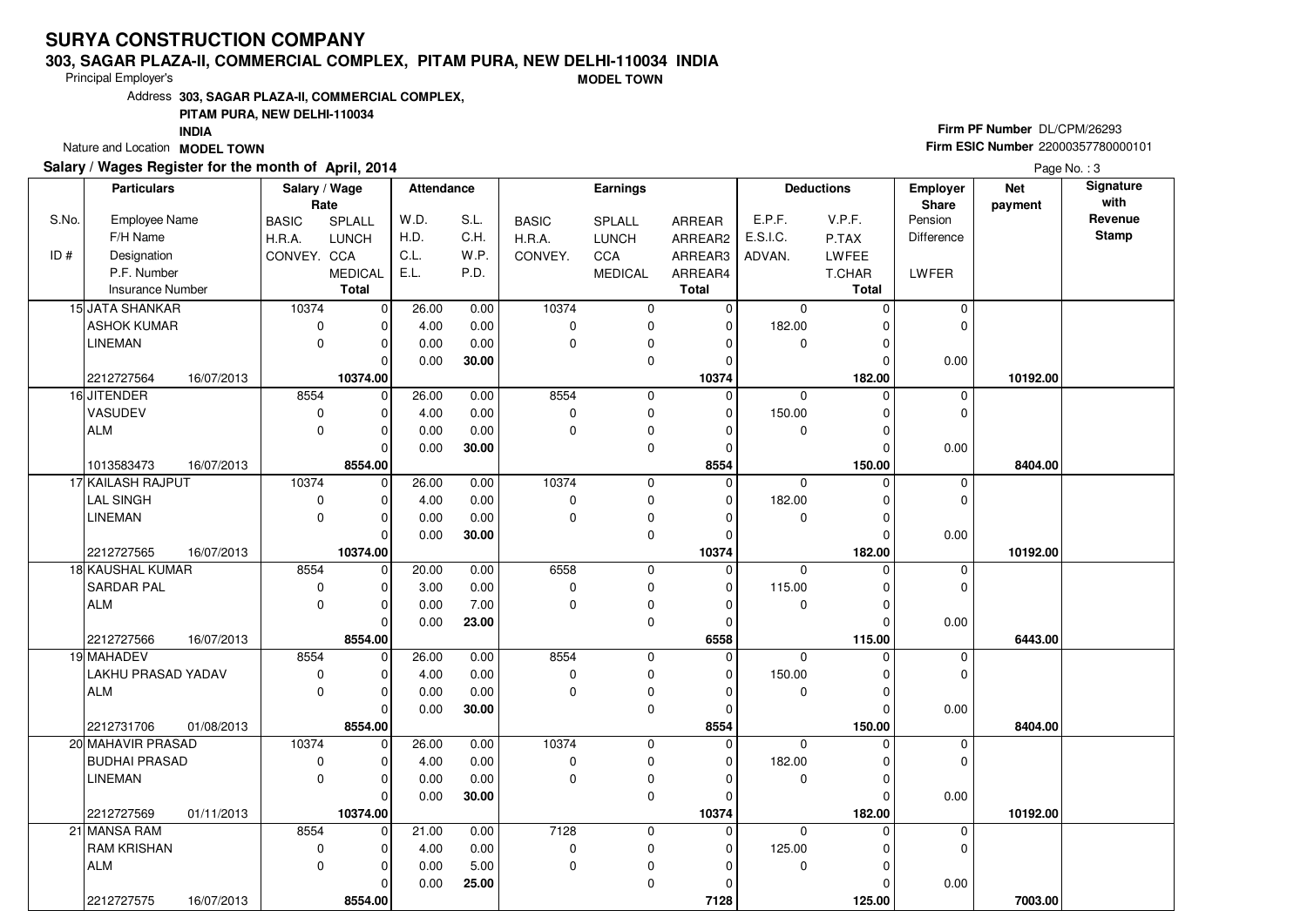### **303, SAGAR PLAZA-II, COMMERCIAL COMPLEX, PITAM PURA, NEW DELHI-110034 INDIA**

Principal Employer's

**MODEL TOWN**

Address**303, SAGAR PLAZA-II, COMMERCIAL COMPLEX,**

### **PITAM PURA, NEW DELHI-110034**

**INDIA**

Nature and Location **MODEL TOWN** 

### **Salary / Wages Register for the month of April, 2014**

# **Firm PF Number** DL/CPM/26293 **Firm ESIC Number** <sup>22000357780000101</sup>

|       | <b>Particulars</b>                  |            | Salary / Wage              |                                | Attendance    |              |              | <b>Earnings</b>            |                            |                       | <b>Deductions</b>    | Employer         | <b>Net</b> | Signature<br>with |
|-------|-------------------------------------|------------|----------------------------|--------------------------------|---------------|--------------|--------------|----------------------------|----------------------------|-----------------------|----------------------|------------------|------------|-------------------|
| S.No. | Employee Name                       |            | Rate                       |                                | W.D.          | S.L.         | <b>BASIC</b> |                            | <b>ARREAR</b>              | E.P.F.                | V.P.F.               | Share<br>Pension | payment    | Revenue           |
|       | F/H Name                            |            | <b>BASIC</b><br>H.R.A.     | SPLALL<br><b>LUNCH</b>         | H.D.          | C.H.         | H.R.A.       | SPLALL<br><b>LUNCH</b>     | ARREAR2                    | E.S.I.C.              | P.TAX                | Difference       |            | <b>Stamp</b>      |
| ID#   | Designation                         |            | CONVEY. CCA                |                                | C.L.          | W.P.         | CONVEY.      | CCA                        | ARREAR3                    | ADVAN.                | <b>LWFEE</b>         |                  |            |                   |
|       | P.F. Number                         |            |                            |                                | E.L.          | P.D.         |              |                            |                            |                       |                      |                  |            |                   |
|       | <b>Insurance Number</b>             |            |                            | <b>MEDICAL</b><br><b>Total</b> |               |              |              | <b>MEDICAL</b>             | ARREAR4<br><b>Total</b>    |                       | T.CHAR<br>Total      | LWFER            |            |                   |
|       | 22 MUKESH KUMAR                     |            | 8554                       |                                | 26.00         |              | 8554         |                            |                            | $\mathbf 0$           | $\Omega$             | $\mathbf 0$      |            |                   |
|       |                                     |            |                            | $\overline{0}$                 |               | 0.00         |              | $\mathbf 0$                | $\overline{0}$             |                       |                      | 0                |            |                   |
|       | <b>GAJODHAR</b>                     |            | $\mathbf 0$<br>$\Omega$    | 0                              | 4.00          | 0.00         | 0            | $\mathbf 0$                | $\mathbf 0$                | 150.00                | 0                    |                  |            |                   |
|       | <b>ALM</b>                          |            |                            | $\mathbf 0$                    | 0.00          | 0.00         | $\mathbf 0$  | $\mathbf 0$                | $\mathbf 0$                | $\mathbf{0}$          | 0                    |                  |            |                   |
|       |                                     |            |                            | $\Omega$                       | 0.00          | 30.00        |              | 0                          | 0                          |                       | O                    | 0.00             |            |                   |
|       | 2212727574                          | 16/07/2013 | 8554                       | 8554.00                        | 26.00         |              | 8554         |                            | 8554<br>$\mathbf{0}$       |                       | 150.00               |                  | 8404.00    |                   |
|       | 23 MUKESH KUMAR                     |            |                            | $\mathbf 0$                    |               | 0.00         |              | 0                          |                            | $\mathbf 0$           | $\Omega$             | $\mathbf 0$      |            |                   |
|       | JAWALA PRASAD                       |            | $\mathbf 0$                | 0                              | 4.00          | 0.00         | 0            | $\pmb{0}$                  | 0                          | 150.00                | 0                    | $\mathbf 0$      |            |                   |
|       | <b>ALM</b>                          |            | $\mathbf 0$                | $\mathbf 0$                    | 0.00          | 0.00         | $\mathbf 0$  | $\mathbf 0$                | $\mathbf 0$                | $\mathbf{0}$          | $\Omega$<br>$\Omega$ |                  |            |                   |
|       |                                     |            |                            | $\mathbf 0$                    | 0.00          | 30.00        |              | $\pmb{0}$                  | 0                          |                       |                      | 0.00             |            |                   |
|       | 2212727577                          | 16/07/2013 | 10374                      | 8554.00                        |               |              | 10374        |                            | 8554                       |                       | 150.00               |                  | 8404.00    |                   |
|       | 24 MUKESH KUMAR<br><b>GOVERDHAN</b> |            |                            | $\mathbf 0$                    | 26.00<br>4.00 | 0.00<br>0.00 | 0            | 0                          | $\mathbf 0$<br>$\mathbf 0$ | $\mathbf 0$           | 0                    | 0<br>0           |            |                   |
|       | <b>TO</b>                           |            | $\mathbf 0$<br>$\mathbf 0$ | 0<br>$\mathbf 0$               | 0.00          | 0.00         | $\mathbf 0$  | $\mathbf 0$<br>$\mathbf 0$ | $\mathbf 0$                | 182.00<br>$\mathbf 0$ | 0<br>$\Omega$        |                  |            |                   |
|       |                                     |            |                            | $\mathbf 0$                    |               |              |              |                            | $\mathbf 0$                |                       | $\Omega$             |                  |            |                   |
|       | 1013583467                          | 16/07/2013 |                            | 10374.00                       | 0.00          | 30.00        |              | $\mathsf 0$                | 10374                      |                       | 182.00               | 0.00             | 10192.00   |                   |
|       | 25 NARENDRA                         |            | 10374                      | $\mathbf 0$                    | 26.00         | 0.00         | 10374        | $\mathbf 0$                | $\mathbf 0$                | $\Omega$              | $\Omega$             | 0                |            |                   |
|       | <b>RAM SWAROOP</b>                  |            | $\mathbf 0$                | 0                              | 4.00          | 0.00         | 0            | 0                          | 0                          | 182.00                | 0                    | $\mathbf 0$      |            |                   |
|       | <b>TO</b>                           |            | $\mathbf 0$                | $\mathbf 0$                    | 0.00          | 0.00         | $\mathbf 0$  | $\pmb{0}$                  | $\mathbf 0$                | $\mathbf 0$           | 0                    |                  |            |                   |
|       |                                     |            |                            | $\mathbf 0$                    | 0.00          | 30.00        |              | 0                          | $\mathbf 0$                |                       | 0                    | 0.00             |            |                   |
|       | 2212948036                          | 16/07/2013 |                            | 10374.00                       |               |              |              |                            | 10374                      |                       | 182.00               |                  | 10192.00   |                   |
|       | 26 NARESH                           |            | 8554                       | $\mathbf 0$                    | 26.00         | 0.00         | 8554         | $\mathbf 0$                | $\mathbf 0$                | $\Omega$              |                      | 0                |            |                   |
|       | <b>LAIKU PRASAD</b>                 |            | $\mathbf 0$                | $\mathbf 0$                    | 4.00          | 0.00         | 0            | $\pmb{0}$                  | $\mathbf 0$                | 150.00                | 0                    | 0                |            |                   |
|       | <b>ALM</b>                          |            | $\Omega$                   | $\mathbf 0$                    | 0.00          | 0.00         | $\mathbf{0}$ | $\mathbf 0$                | 0                          | $\Omega$              | $\Omega$             |                  |            |                   |
|       |                                     |            |                            | $\mathbf 0$                    | 0.00          | 30.00        |              | 0                          | 0                          |                       | 0                    | 0.00             |            |                   |
|       | 2212727578                          | 16/07/2013 |                            | 8554.00                        |               |              |              |                            | 8554                       |                       | 150.00               |                  | 8404.00    |                   |
|       | 27 NARESH DAHIYA                    |            | 10374                      | $\mathbf 0$                    | 26.00         | 0.00         | 10374        | $\mathbf 0$                | $\mathbf 0$                | $\Omega$              | O                    | 0                |            |                   |
|       | MUKHTYAR SINGH                      |            | $\mathbf 0$                | $\mathbf 0$                    | 4.00          | 0.00         | 0            | $\pmb{0}$                  | $\mathbf 0$                | 182.00                | 0                    | 0                |            |                   |
|       | <b>LINEMAN</b>                      |            | $\mathbf 0$                | $\mathbf 0$                    | 0.00          | 0.00         | $\mathbf 0$  | $\pmb{0}$                  | $\mathbf 0$                | $\mathbf 0$           | 0                    |                  |            |                   |
|       |                                     |            |                            | $\mathbf 0$                    | 0.00          | 30.00        |              | 0                          | $\mathbf 0$                |                       | $\Omega$             | 0.00             |            |                   |
|       | 2212727580                          | 16/07/2013 |                            | 10374.00                       |               |              |              |                            | 10374                      |                       | 182.00               |                  | 10192.00   |                   |
|       | 28 NARESH KUMAR                     |            | 10374                      | $\mathbf 0$                    | 24.00         | 0.00         | 9682         | $\mathbf 0$                | $\mathbf 0$                | $\Omega$              |                      | 0                |            |                   |
|       | <b>RAJ KUMAR</b>                    |            | $\mathbf 0$                | 0                              | 4.00          | 0.00         | $\pmb{0}$    | $\pmb{0}$                  | 0                          | 170.00                | 0                    | 0                |            |                   |
|       | <b>LINEMAN</b>                      |            | $\mathbf 0$                | 0                              | 0.00          | 2.00         | $\mathbf 0$  | $\mathbf 0$                | $\mathbf 0$                | $\mathbf 0$           | $\Omega$             |                  |            |                   |
|       |                                     |            |                            | 0                              | 0.00          | 28.00        |              | $\mathbf 0$                | 0                          |                       | 0                    | 0.00             |            |                   |
|       | 2212727581                          | 16/07/2013 |                            | 10374.00                       |               |              |              |                            | 9682                       |                       | 170.00               |                  | 9512.00    |                   |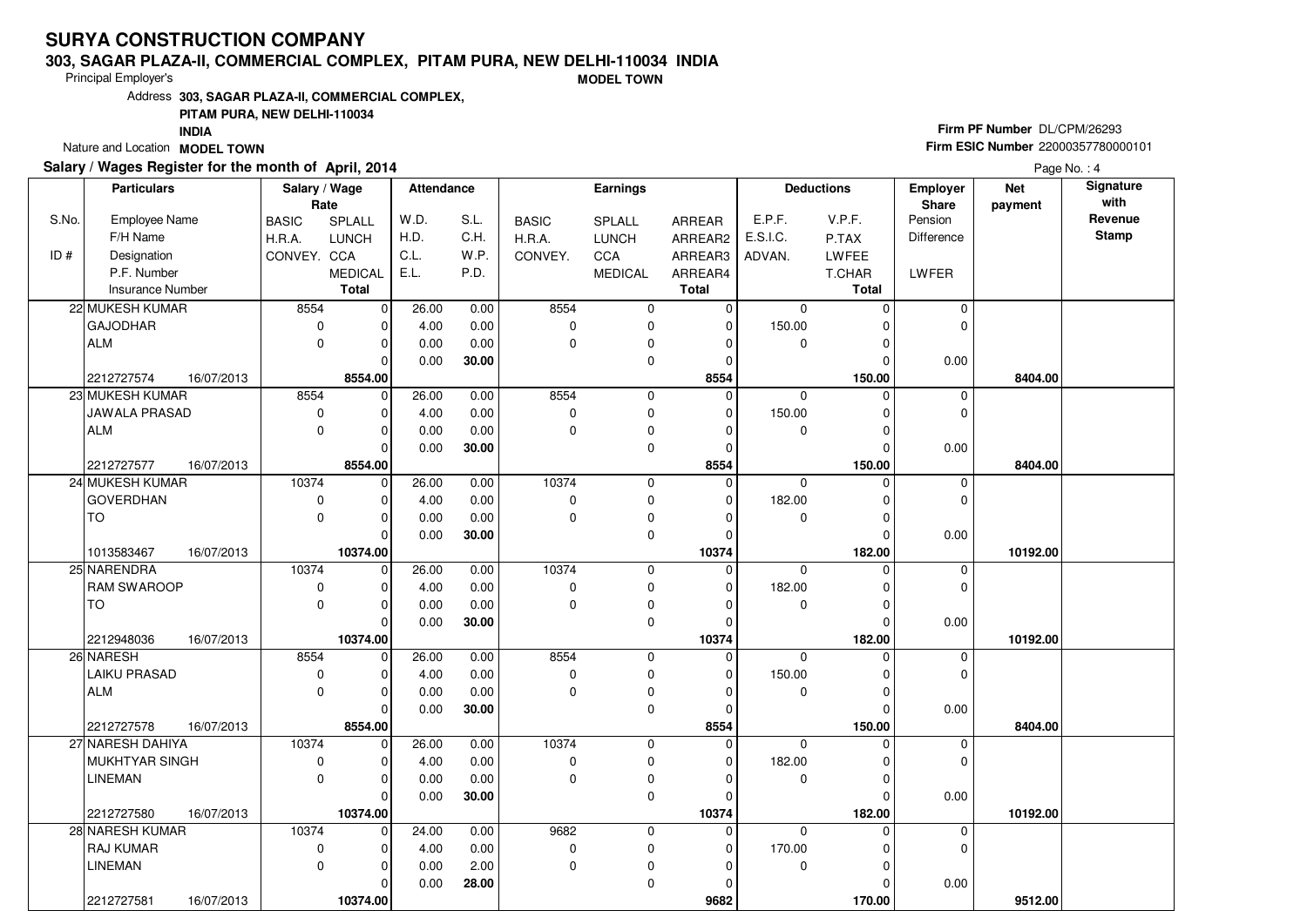### **303, SAGAR PLAZA-II, COMMERCIAL COMPLEX, PITAM PURA, NEW DELHI-110034 INDIA**

Principal Employer's

**MODEL TOWN**

Address**303, SAGAR PLAZA-II, COMMERCIAL COMPLEX,**

### **PITAM PURA, NEW DELHI-110034**

**INDIA**

Nature and Location **MODEL TOWN** 

### **Salary / Wages Register for the month of April, 2014**

# **Firm PF Number** DL/CPM/26293 **Firm ESIC Number** <sup>22000357780000101</sup>

|       | <b>Particulars</b>       | Salary / Wage |                | Attendance |       |              | <b>Earnings</b> |               |             | <b>Deductions</b> | <b>Employer</b>   | <b>Net</b> | Signature    |
|-------|--------------------------|---------------|----------------|------------|-------|--------------|-----------------|---------------|-------------|-------------------|-------------------|------------|--------------|
|       |                          | Rate          |                |            |       |              |                 |               |             |                   | <b>Share</b>      | payment    | with         |
| S.No. | Employee Name            | <b>BASIC</b>  | <b>SPLALL</b>  | W.D.       | S.L.  | <b>BASIC</b> | <b>SPLALL</b>   | <b>ARREAR</b> | E.P.F.      | V.P.F.            | Pension           |            | Revenue      |
|       | F/H Name                 | H.R.A.        | <b>LUNCH</b>   | H.D.       | C.H.  | H.R.A.       | <b>LUNCH</b>    | ARREAR2       | E.S.I.C.    | P.TAX             | <b>Difference</b> |            | <b>Stamp</b> |
| ID#   | Designation              | CONVEY. CCA   |                | C.L.       | W.P.  | CONVEY.      | CCA             | ARREAR3       | ADVAN.      | LWFEE             |                   |            |              |
|       | P.F. Number              |               | <b>MEDICAL</b> | E.L.       | P.D.  |              | <b>MEDICAL</b>  | ARREAR4       |             | T.CHAR            | LWFER             |            |              |
|       | <b>Insurance Number</b>  |               | <b>Total</b>   |            |       |              |                 | <b>Total</b>  |             | <b>Total</b>      |                   |            |              |
|       | 29 NATHU RAM             | 10374         | $\overline{0}$ | 26.00      | 0.00  | 10374        | 0               | 0             | $\mathbf 0$ | 0                 | 0                 |            |              |
|       | <b>MATRUMAL</b>          | $\mathbf 0$   | $\overline{0}$ | 4.00       | 0.00  | $\mathbf 0$  | 0               | 0             | 182.00      | 0                 | $\mathbf 0$       |            |              |
|       | <b>LINEMAN</b>           | $\mathbf 0$   | $\overline{0}$ | 0.00       | 0.00  | $\mathbf 0$  | $\pmb{0}$       | 0             | 0           | 0                 |                   |            |              |
|       |                          |               | 0              | 0.00       | 30.00 |              | 0               | 0             |             | $\mathbf 0$       | 0.00              |            |              |
|       | 2212727583<br>16/07/2013 |               | 10374.00       |            |       |              |                 | 10374         |             | 182.00            |                   | 10192.00   |              |
|       | 30 OM PRAKASH            | 10374         | $\overline{0}$ | 26.00      | 0.00  | 10374        | 0               | 0             | $\mathbf 0$ | $\mathbf 0$       | 0                 |            |              |
|       | СННОТА                   | $\mathbf 0$   | $\overline{0}$ | 4.00       | 0.00  | $\pmb{0}$    | 0               | 0             | 182.00      | $\mathbf 0$       | $\mathbf 0$       |            |              |
|       | <b>LINEMAN</b>           | $\mathbf 0$   | 0              | 0.00       | 0.00  | $\mathbf 0$  | 0               | 0             | 0           | 0                 |                   |            |              |
|       |                          |               | 0              | 0.00       | 30.00 |              | 0               | 0             |             | 0                 | 0.00              |            |              |
|       | 16/07/2013<br>1013583459 |               | 10374.00       |            |       |              |                 | 10374         |             | 182.00            |                   | 10192.00   |              |
|       | 31 PARMOD KUMAR          | 8554          | $\mathbf 0$    | 26.00      | 0.00  | 8554         | $\pmb{0}$       | 0             | $\mathbf 0$ | $\mathbf 0$       | 0                 |            |              |
|       | <b>VISHRAM PAL</b>       | 0             | 0              | 4.00       | 0.00  | $\mathbf 0$  | $\mathbf 0$     | 0             | 150.00      | $\mathbf 0$       | $\mathbf 0$       |            |              |
|       | <b>ALM</b>               | $\Omega$      | 0              | 0.00       | 0.00  | $\mathbf 0$  | 0               | 0             | $\mathbf 0$ | 0                 |                   |            |              |
|       |                          |               | 0              | 0.00       | 30.00 |              | 0               | 0             |             | $\Omega$          | 0.00              |            |              |
|       | 2212778042<br>16/07/2013 |               | 8554.00        |            |       |              |                 | 8554          |             | 150.00            |                   | 8404.00    |              |
|       | 32 PINTOO YADAV          | 8554          | $\mathbf 0$    | 26.00      | 0.00  | 8554         | 0               | $\mathbf 0$   | $\mathbf 0$ | $\mathbf 0$       | 0                 |            |              |
|       | <b>GANESH YADAV</b>      | $\mathbf 0$   | 0              | 4.00       | 0.00  | $\mathbf 0$  | 0               | 0             | 150.00      | $\mathbf 0$       | $\mathbf 0$       |            |              |
|       | <b>ALM</b>               | $\mathbf 0$   | 0              | 0.00       | 0.00  | $\mathbf 0$  | 0               | 0             | $\mathbf 0$ | $\mathbf 0$       |                   |            |              |
|       |                          |               | 0              | 0.00       | 30.00 |              | 0               | 0             |             | $\Omega$          | 0.00              |            |              |
|       | 1013583489<br>16/07/2013 |               | 8554.00        |            |       |              |                 | 8554          |             | 150.00            |                   | 8404.00    |              |
|       | 33 PRADEEP CHAUHAN       | 11310         | $\overline{0}$ | 0.00       | 0.00  | $\pmb{0}$    | $\mathbf 0$     | 0             | $\mathbf 0$ | $\Omega$          | $\pmb{0}$         |            |              |
|       | <b>SAMEY SINGH</b>       | 0             | 0              | 0.00       | 0.00  | $\mathbf 0$  | $\pmb{0}$       | 0             | 0.00        | 0                 | $\mathbf{0}$      |            |              |
|       | <b>SUPERVISOR</b>        | $\mathbf 0$   | 0              | 0.00       | 30.00 | $\mathbf 0$  | $\pmb{0}$       | 0             | 0           | 0                 |                   |            |              |
|       |                          |               | 0              | 0.00       | 0.00  |              | $\mathbf 0$     | 0             |             | $\Omega$          | 0.00              |            |              |
|       | 2213844007<br>01/08/2013 |               | 11310.00       |            |       |              |                 | 0             |             | 0.00              |                   | 0.00       |              |
|       | 34 RAJ BAHADUR YADAV     | 10374         | $\mathbf 0$    | 26.00      | 0.00  | 10374        | $\mathbf 0$     | 0             | $\mathbf 0$ | $\Omega$          | 0                 |            |              |
|       | SADHNU YADAV             | $\mathbf 0$   | 0              | 4.00       | 0.00  | 0            | 0               | 0             | 182.00      | $\mathbf 0$       | $\mathbf 0$       |            |              |
|       | <b>LINEMAN</b>           | $\mathbf 0$   | 0              | 0.00       | 0.00  | $\mathbf 0$  | 0               | 0             | 0           | 0                 |                   |            |              |
|       |                          |               | 0              | 0.00       | 30.00 |              | $\mathbf 0$     | 0             |             | $\Omega$          | 0.00              |            |              |
|       | 2213844031<br>01/08/2013 |               | 10374.00       |            |       |              |                 | 10374         |             | 182.00            |                   | 10192.00   |              |
|       | 35 RAJ KARAN             | 8554          | $\mathbf 0$    | 26.00      | 0.00  | 8554         | 0               | 0             | $\Omega$    | $\mathbf 0$       | 0                 |            |              |
|       | <b>DHAN PAL</b>          | $\mathbf 0$   | $\mathbf 0$    | 4.00       | 0.00  | $\mathbf 0$  | $\mathbf 0$     | 0             | 150.00      | $\mathbf 0$       | $\mathbf 0$       |            |              |
|       | <b>ALM</b>               | $\Omega$      | 0              | 0.00       | 0.00  | $\Omega$     | $\pmb{0}$       | 0             | 0           | $\Omega$          |                   |            |              |
|       |                          |               | 0              | 0.00       | 30.00 |              | $\mathbf 0$     | 0             |             | 0                 | 0.00              |            |              |
|       | 2212727603<br>16/07/2013 |               | 8554.00        |            |       |              |                 | 8554          |             | 150.00            |                   | 8404.00    |              |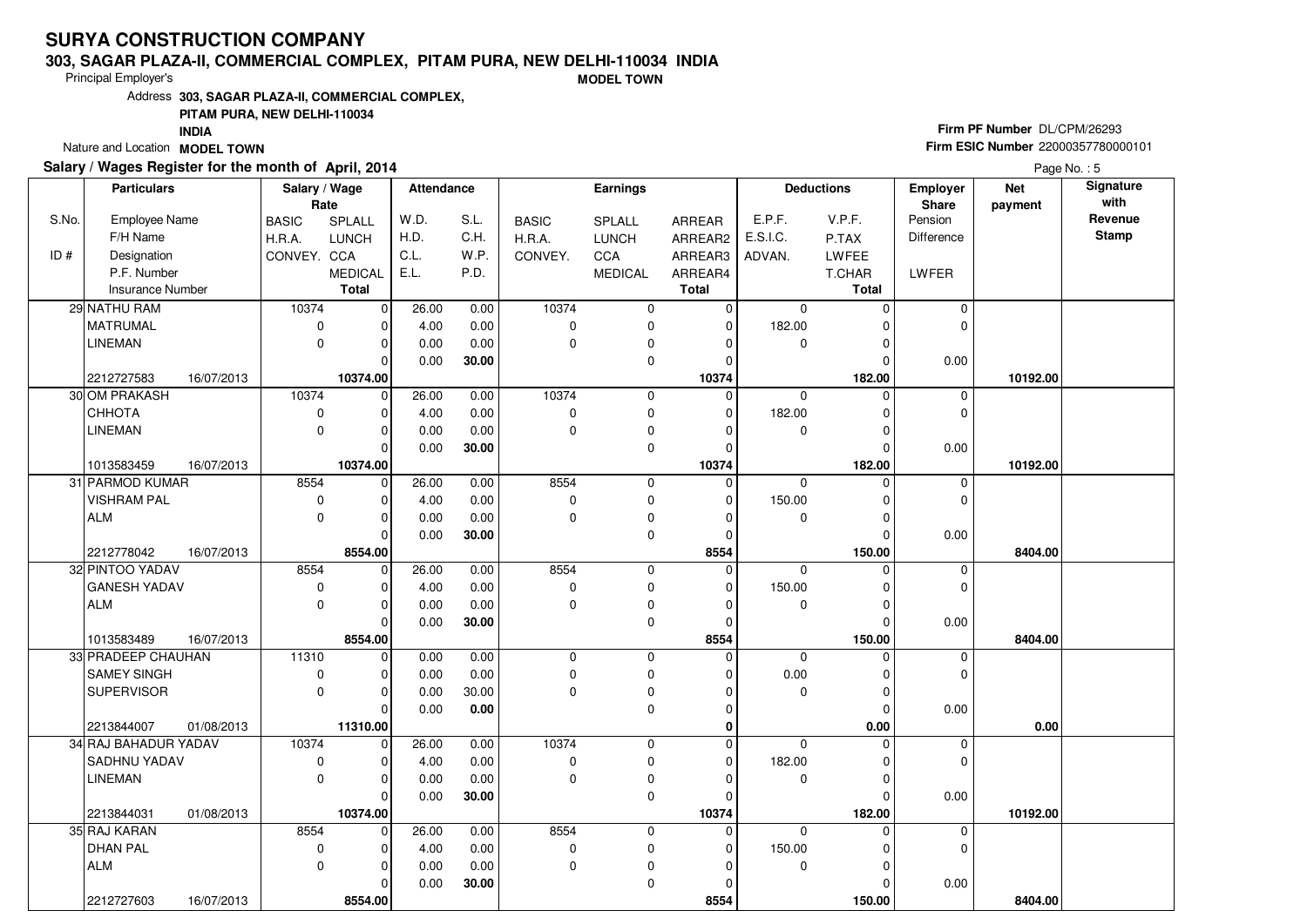### **303, SAGAR PLAZA-II, COMMERCIAL COMPLEX, PITAM PURA, NEW DELHI-110034 INDIA**

Principal Employer's

**MODEL TOWN**

Address**303, SAGAR PLAZA-II, COMMERCIAL COMPLEX,**

### **PITAM PURA, NEW DELHI-110034**

**INDIA**

Nature and Location **MODEL TOWN** 

## **Salary / Wages Register for the month of April, 2014**

# **Firm PF Number** DL/CPM/26293 **Firm ESIC Number** <sup>22000357780000101</sup>

|       | <b>Particulars</b>      |            | Salary / Wage |                | <b>Attendance</b> |       |              | <b>Earnings</b> |                |             | <b>Deductions</b> | <b>Employer</b> | <b>Net</b> | Signature    |
|-------|-------------------------|------------|---------------|----------------|-------------------|-------|--------------|-----------------|----------------|-------------|-------------------|-----------------|------------|--------------|
|       |                         |            | Rate          |                |                   |       |              |                 |                |             |                   | <b>Share</b>    | payment    | with         |
| S.No. | Employee Name           |            | <b>BASIC</b>  | <b>SPLALL</b>  | W.D.              | S.L.  | <b>BASIC</b> | SPLALL          | ARREAR         | E.P.F.      | V.P.F.            | Pension         |            | Revenue      |
|       | F/H Name                |            | H.R.A.        | <b>LUNCH</b>   | H.D.              | C.H.  | H.R.A.       | <b>LUNCH</b>    | ARREAR2        | E.S.I.C.    | P.TAX             | Difference      |            | <b>Stamp</b> |
| ID#   | Designation             |            | CONVEY. CCA   |                | C.L.              | W.P.  | CONVEY.      | CCA             | ARREAR3        | ADVAN.      | <b>LWFEE</b>      |                 |            |              |
|       | P.F. Number             |            |               | <b>MEDICAL</b> | E.L.              | P.D.  |              | <b>MEDICAL</b>  | ARREAR4        |             | T.CHAR            | LWFER           |            |              |
|       | Insurance Number        |            |               | <b>Total</b>   |                   |       |              |                 | <b>Total</b>   |             | <b>Total</b>      |                 |            |              |
|       | 36 RAJ KUMAR            |            | 10374         | $\overline{0}$ | 26.00             | 0.00  | 10374        | 0               | 0              | 0           | 0                 | 0               |            |              |
|       | RADHAY SHYAM            |            | $\mathbf 0$   | 0              | 4.00              | 0.00  | $\mathbf 0$  | 0               | 0              | 182.00      | 0                 | $\mathbf 0$     |            |              |
|       | TO                      |            | $\Omega$      | 0              | 0.00              | 0.00  | $\mathbf 0$  | 0               | 0              | $\mathbf 0$ | 0                 |                 |            |              |
|       |                         |            |               | 0              | 0.00              | 30.00 |              | 0               | 0              |             | 0                 | 0.00            |            |              |
|       | 1013589342              | 16/07/2013 |               | 10374.00       |                   |       |              |                 | 10374          |             | 182.00            |                 | 10192.00   |              |
|       | 37 RAJ KUMAR YADAV      |            | 10374         | 0              | 26.00             | 0.00  | 10374        | 0               | $\mathbf 0$    | $\mathbf 0$ | $\mathbf 0$       | 0               |            |              |
|       | RAMA SHANKAR YADAV      |            | $\mathbf 0$   | 0              | 4.00              | 0.00  | $\mathbf 0$  | $\mathbf 0$     | 0              | 182.00      | $\mathbf 0$       | $\mathbf 0$     |            |              |
|       | LINEMAN                 |            | $\mathbf 0$   | 0              | 0.00              | 0.00  | $\mathbf 0$  | 0               | 0              | 0           | 0                 |                 |            |              |
|       |                         |            |               | $\Omega$       | 0.00              | 30.00 |              | 0               | $\overline{0}$ |             | $\Omega$          | 0.00            |            |              |
|       | 2212778053              | 16/07/2013 |               | 10374.00       |                   |       |              |                 | 10374          |             | 182.00            |                 | 10192.00   |              |
|       | 38 RAJ NARAYAN          |            | 10374         | $\mathbf 0$    | 24.00             | 0.00  | 9682         | 0               | 0              | $\mathbf 0$ | 0                 | 0               |            |              |
|       | KALLU                   |            | $\mathbf 0$   | 0              | 4.00              | 0.00  | $\pmb{0}$    | $\mathbf 0$     | 0              | 170.00      | $\mathbf 0$       | $\mathbf{0}$    |            |              |
|       | <b>LINEMAN</b>          |            | $\mathbf 0$   | 0              | 0.00              | 2.00  | $\mathbf 0$  | $\pmb{0}$       | 0              | 0           | $\mathbf 0$       |                 |            |              |
|       |                         |            |               | $\Omega$       | 0.00              | 28.00 |              | $\mathbf 0$     | 0              |             | $\Omega$          | 0.00            |            |              |
|       | 2212727605              | 16/07/2013 |               | 10374.00       |                   |       |              |                 | 9682           |             | 170.00            |                 | 9512.00    |              |
|       | 39 RAJ PAL              |            | 10374         | $\mathbf 0$    | 26.00             | 0.00  | 10374        | $\mathbf 0$     | 0              | $\mathbf 0$ | $\mathbf 0$       | 0               |            |              |
|       | <b>KEDARI PAL</b>       |            | 0             | 0              | 4.00              | 0.00  | 0            | 0               | 0              | 182.00      | $\mathbf 0$       | $\mathbf 0$     |            |              |
|       | <b>LINEMAN</b>          |            | $\mathbf 0$   | 0              | 0.00              | 0.00  | $\mathbf 0$  | $\pmb{0}$       | 0              | 0           | 0                 |                 |            |              |
|       |                         |            |               | 0              | 0.00              | 30.00 |              | $\mathbf 0$     | $\overline{0}$ |             | $\Omega$          | 0.00            |            |              |
|       | 2212778056              | 16/07/2013 |               | 10374.00       |                   |       |              |                 | 10374          |             | 182.00            |                 | 10192.00   |              |
|       | 40 RAJINDER PAL         |            | 8554          | $\mathbf 0$    | 26.00             | 0.00  | 8554         | $\mathbf 0$     | 0              | $\Omega$    | $\Omega$          | 0               |            |              |
|       | SHIV RAM PAL            |            | 0             | $\Omega$       | 4.00              | 0.00  | 0            | 0               | 0              | 150.00      | $\Omega$          | $\Omega$        |            |              |
|       | <b>ALM</b>              |            | $\Omega$      | 0              | 0.00              | 0.00  | $\Omega$     | 0               | 0              | $\mathbf 0$ | $\mathbf 0$       |                 |            |              |
|       |                         |            |               | $\mathbf 0$    | 0.00              | 30.00 |              | $\mathbf 0$     | 0              |             | $\Omega$          | 0.00            |            |              |
|       | 2212727598              | 16/07/2013 |               | 8554.00        |                   |       |              |                 | 8554           |             | 150.00            |                 | 8404.00    |              |
|       | 41 RAJVEER SHARMA       |            | 10374         | $\mathbf 0$    | 26.00             | 0.00  | 10374        | $\mathbf 0$     | 0              | $\mathbf 0$ | $\Omega$          | $\mathbf 0$     |            |              |
|       | <b>MAM CHAND SHARMA</b> |            | $\mathbf 0$   | 0              | 4.00              | 0.00  | 0            | 0               | 0              | 182.00      | $\mathbf 0$       | $\mathbf 0$     |            |              |
|       | LINEMAN                 |            | $\mathbf 0$   | 0              | 0.00              | 0.00  | $\mathbf 0$  | $\pmb{0}$       | 0              | $\mathbf 0$ | $\Omega$          |                 |            |              |
|       |                         |            |               | $\Omega$       | 0.00              | 30.00 |              | 0               | $\Omega$       |             | $\Omega$          | 0.00            |            |              |
|       | 2212727606              | 16/07/2013 |               | 10374.00       |                   |       |              |                 | 10374          |             | 182.00            |                 | 10192.00   |              |
|       | 42 RAKESH SAROHA        |            | 10374         | $\mathbf 0$    | 26.00             | 0.00  | 10374        | $\mathbf 0$     | 0              | $\Omega$    | $\Omega$          | 0               |            |              |
|       | <b>RAJAN SINGH</b>      |            | $\mathbf 0$   | 0              | 4.00              | 0.00  | $\pmb{0}$    | 0               | 0              | 182.00      | 0                 | $\mathbf 0$     |            |              |
|       | <b>LINEMAN</b>          |            | $\Omega$      | 0              | 0.00              | 0.00  | $\mathbf 0$  | $\mathbf 0$     | 0              | $\mathbf 0$ | $\mathbf 0$       |                 |            |              |
|       |                         |            |               | 0              | 0.00              | 30.00 |              | 0               | 0              |             | 0                 | 0.00            |            |              |
|       | 2212727608              | 16/07/2013 |               | 10374.00       |                   |       |              |                 | 10374          |             | 182.00            |                 | 10192.00   |              |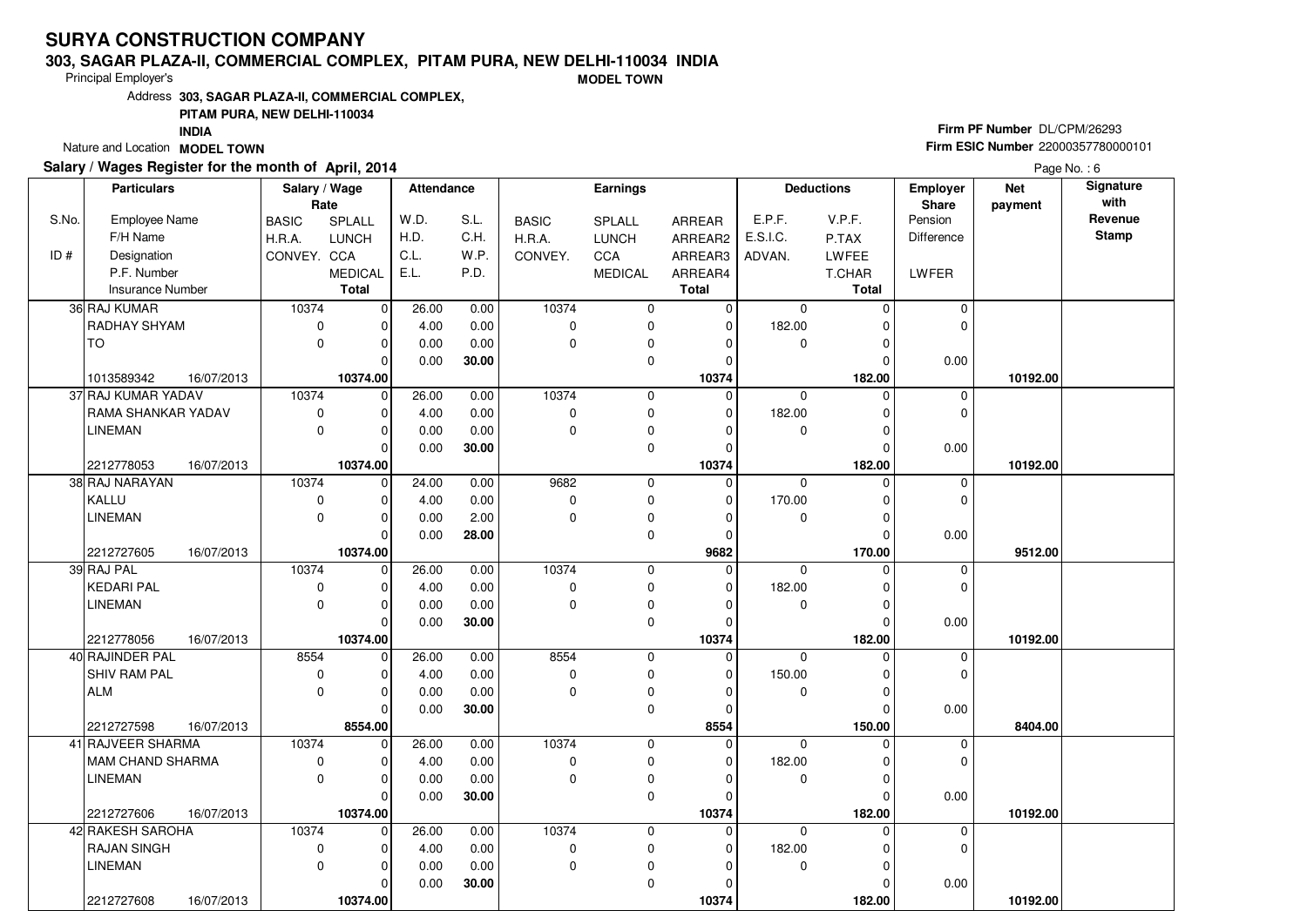### **303, SAGAR PLAZA-II, COMMERCIAL COMPLEX, PITAM PURA, NEW DELHI-110034 INDIA**

Principal Employer's

**MODEL TOWN**

Address**303, SAGAR PLAZA-II, COMMERCIAL COMPLEX,**

### **PITAM PURA, NEW DELHI-110034**

**INDIA**

Nature and Location **MODEL TOWN** 

## **Salary / Wages Register for the month of April, 2014**

# **Firm PF Number** DL/CPM/26293 **Firm ESIC Number** <sup>22000357780000101</sup>

|       | <b>Particulars</b>       |            | Salary / Wage |                | <b>Attendance</b> |       |              | <b>Earnings</b> |              |             | <b>Deductions</b> | <b>Employer</b>   | <b>Net</b> | Signature    |
|-------|--------------------------|------------|---------------|----------------|-------------------|-------|--------------|-----------------|--------------|-------------|-------------------|-------------------|------------|--------------|
|       |                          |            | Rate          |                |                   |       |              |                 |              |             |                   | <b>Share</b>      | payment    | with         |
| S.No. | Employee Name            |            | <b>BASIC</b>  | <b>SPLALL</b>  | W.D.              | S.L.  | <b>BASIC</b> | <b>SPLALL</b>   | ARREAR       | E.P.F.      | V.P.F.            | Pension           |            | Revenue      |
|       | F/H Name                 |            | H.R.A.        | <b>LUNCH</b>   | H.D.              | C.H.  | H.R.A.       | <b>LUNCH</b>    | ARREAR2      | E.S.I.C.    | P.TAX             | <b>Difference</b> |            | <b>Stamp</b> |
| ID#   | Designation              |            | CONVEY. CCA   |                | C.L.              | W.P.  | CONVEY.      | CCA             | ARREAR3      | ADVAN.      | LWFEE             |                   |            |              |
|       | P.F. Number              |            |               | <b>MEDICAL</b> | E.L.              | P.D.  |              | <b>MEDICAL</b>  | ARREAR4      |             | T.CHAR            | LWFER             |            |              |
|       | <b>Insurance Number</b>  |            |               | <b>Total</b>   |                   |       |              |                 | <b>Total</b> |             | <b>Total</b>      |                   |            |              |
|       | 43 RAM DASS              |            | 10374         | $\overline{0}$ | 26.00             | 0.00  | 10374        | 0               | 0            | $\mathbf 0$ | 0                 | 0                 |            |              |
|       | SHRI RAM                 |            | $\mathbf 0$   | $\overline{0}$ | 4.00              | 0.00  | $\mathbf 0$  | 0               | 0            | 182.00      | 0                 | $\mathbf 0$       |            |              |
|       | <b>LINEMAN</b>           |            | $\mathbf 0$   | $\overline{0}$ | 0.00              | 0.00  | $\mathbf 0$  | $\pmb{0}$       | 0            | 0           | 0                 |                   |            |              |
|       |                          |            |               | 0              | 0.00              | 30.00 |              | 0               | 0            |             | $\mathbf 0$       | 0.00              |            |              |
|       | 2212727610               | 16/07/2013 |               | 10374.00       |                   |       |              |                 | 10374        |             | 182.00            |                   | 10192.00   |              |
|       | 44 RAM KHILAWAN          |            | 8554          | $\overline{0}$ | 26.00             | 0.00  | 8554         | 0               | 0            | $\mathbf 0$ | $\mathbf 0$       | 0                 |            |              |
|       | <b>MUNNU</b>             |            | $\mathbf 0$   | $\overline{0}$ | 4.00              | 0.00  | $\pmb{0}$    | 0               | 0            | 150.00      | 0                 | $\mathbf 0$       |            |              |
|       | <b>ALM</b>               |            | $\mathbf 0$   | 0              | 0.00              | 0.00  | $\mathbf 0$  | 0               | 0            | 0           | 0                 |                   |            |              |
|       |                          |            |               | 0              | 0.00              | 30.00 |              | 0               | 0            |             | 0                 | 0.00              |            |              |
|       | 2212727613               | 16/07/2013 |               | 8554.00        |                   |       |              |                 | 8554         |             | 150.00            |                   | 8404.00    |              |
|       | 45 RAM NARESH            |            | 10374         | $\mathbf 0$    | 26.00             | 0.00  | 10374        | $\pmb{0}$       | 0            | $\mathbf 0$ | $\mathbf 0$       | 0                 |            |              |
|       | <b>BRIJ NATH</b>         |            | 0             | 0              | 4.00              | 0.00  | $\mathbf 0$  | $\pmb{0}$       | 0            | 182.00      | 0                 | $\mathbf 0$       |            |              |
|       | <b>LINEMAN</b>           |            | $\mathbf 0$   | $\overline{0}$ | 0.00              | 0.00  | $\mathbf 0$  | 0               | 0            | $\mathbf 0$ | 0                 |                   |            |              |
|       |                          |            |               | 0              | 0.00              | 30.00 |              | 0               | 0            |             | 0                 | 0.00              |            |              |
|       | 2212804016               | 16/07/2013 |               | 10374.00       |                   |       |              |                 | 10374        |             | 182.00            |                   | 10192.00   |              |
|       | 46 RAM SAGAR             |            | 10374         | $\overline{0}$ | 21.00             | 0.00  | 8299         | 0               | $\mathbf 0$  | $\mathbf 0$ | $\mathbf 0$       | 0                 |            |              |
|       | SARDAR PAL               |            | $\mathbf 0$   | 0              | 3.00              | 0.00  | $\mathbf 0$  | $\pmb{0}$       | 0            | 146.00      | $\mathbf 0$       | $\mathbf 0$       |            |              |
|       | <b>LINEMAN</b>           |            | $\mathbf 0$   | 0              | 0.00              | 6.00  | $\mathbf 0$  | 0               | 0            | $\mathbf 0$ | $\mathbf 0$       |                   |            |              |
|       |                          |            |               | $\Omega$       | 0.00              | 24.00 |              | 0               | 0            |             | $\Omega$          | 0.00              |            |              |
|       | 2212727615               | 16/07/2013 |               | 10374.00       |                   |       |              |                 | 8299         |             | 146.00            |                   | 8153.00    |              |
|       | 47 RAM SAROOP            |            | 10374         | $\overline{0}$ | 5.00              | 0.00  | 2075         | $\mathbf 0$     | 0            | $\mathbf 0$ | $\Omega$          | $\pmb{0}$         |            |              |
|       | <b>BALI PRASAD YADAV</b> |            | 0             | 0              | 1.00              | 0.00  | $\pmb{0}$    | 0               | 0            | 37.00       | 0                 | $\mathbf 0$       |            |              |
|       | <b>LINEMAN</b>           |            | $\mathbf 0$   | 0              | 0.00              | 24.00 | $\mathbf 0$  | $\pmb{0}$       | 0            | 0           | 0                 |                   |            |              |
|       |                          |            |               | $\Omega$       | 0.00              | 6.00  |              | $\mathbf 0$     | 0            |             | $\Omega$          | 0.00              |            |              |
|       | 2212727616               | 16/07/2013 |               | 10374.00       |                   |       |              |                 | 2075         |             | 37.00             |                   | 2038.00    |              |
|       | 48 RAM SUMER             |            | 8554          | $\mathbf 0$    | 26.00             | 0.00  | 8554         | $\mathbf 0$     | 0            | $\mathbf 0$ | $\mathbf 0$       | 0                 |            |              |
|       | <b>MOHAN LAL</b>         |            | 0             | $\mathbf 0$    | 4.00              | 0.00  | 0            | 0               | 0            | 150.00      | $\mathbf 0$       | $\mathbf 0$       |            |              |
|       | <b>ALM</b>               |            | $\mathbf 0$   | 0              | 0.00              | 0.00  | $\mathbf 0$  | 0               | 0            | 0           | 0                 |                   |            |              |
|       |                          |            |               | 0              | 0.00              | 30.00 |              | $\mathbf 0$     | 0            |             | $\Omega$          | 0.00              |            |              |
|       | 2212727617               | 16/07/2013 |               | 8554.00        |                   |       |              |                 | 8554         |             | 150.00            |                   | 8404.00    |              |
|       | 49 RAM SUMER BABBAN      |            | 8554          | $\mathbf 0$    | 23.00             | 0.00  | 7699         | 0               | 0            | $\Omega$    | $\mathbf 0$       | 0                 |            |              |
|       | <b>RAJA RAM</b>          |            | $\mathbf 0$   | $\mathbf 0$    | 4.00              | 0.00  | $\mathbf 0$  | $\mathbf 0$     | 0            | 135.00      | $\mathbf 0$       | $\mathbf 0$       |            |              |
|       | <b>ALM</b>               |            | $\Omega$      | 0              | 0.00              | 3.00  | $\mathbf 0$  | $\pmb{0}$       | 0            | 0           | $\Omega$          |                   |            |              |
|       |                          |            |               | 0              | 0.00              | 27.00 |              | $\mathbf 0$     | 0            |             | 0                 | 0.00              |            |              |
|       | 2212727618               | 16/07/2013 |               | 8554.00        |                   |       |              |                 | 7699         |             | 135.00            |                   | 7564.00    |              |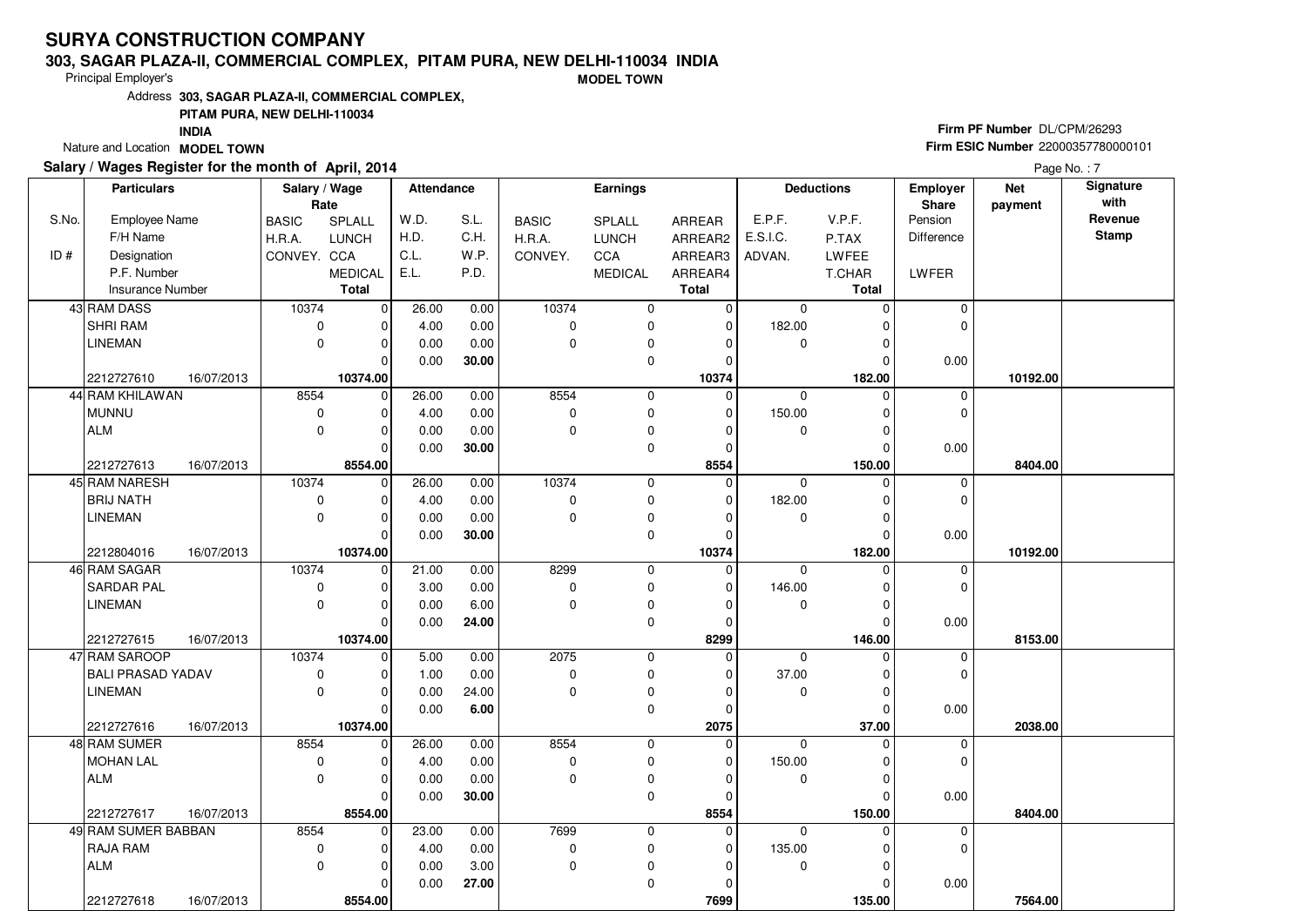### **303, SAGAR PLAZA-II, COMMERCIAL COMPLEX, PITAM PURA, NEW DELHI-110034 INDIA**

Principal Employer's

**MODEL TOWN**

Address**303, SAGAR PLAZA-II, COMMERCIAL COMPLEX,**

### **PITAM PURA, NEW DELHI-110034**

**INDIA**

Nature and Location **MODEL TOWN** 

## **Salary / Wages Register for the month of April, 2014**

# **Firm PF Number** DL/CPM/26293 **Firm ESIC Number** <sup>22000357780000101</sup>

|       | <b>Particulars</b>       | Salary / Wage |                | <b>Attendance</b> |       |              | <b>Earnings</b> |                |              | <b>Deductions</b> | <b>Employer</b> | <b>Net</b> | Signature    |
|-------|--------------------------|---------------|----------------|-------------------|-------|--------------|-----------------|----------------|--------------|-------------------|-----------------|------------|--------------|
|       |                          | Rate          |                |                   |       |              |                 |                |              |                   | <b>Share</b>    | payment    | with         |
| S.No. | Employee Name            | <b>BASIC</b>  | <b>SPLALL</b>  | W.D.              | S.L.  | <b>BASIC</b> | SPLALL          | ARREAR         | E.P.F.       | V.P.F.            | Pension         |            | Revenue      |
|       | F/H Name                 | H.R.A.        | <b>LUNCH</b>   | H.D.              | C.H.  | H.R.A.       | <b>LUNCH</b>    | ARREAR2        | E.S.I.C.     | P.TAX             | Difference      |            | <b>Stamp</b> |
| ID#   | Designation              | CONVEY. CCA   |                | C.L.              | W.P.  | CONVEY.      | CCA             | ARREAR3        | ADVAN.       | <b>LWFEE</b>      |                 |            |              |
|       | P.F. Number              |               | <b>MEDICAL</b> | E.L.              | P.D.  |              | <b>MEDICAL</b>  | ARREAR4        |              | T.CHAR            | LWFER           |            |              |
|       | <b>Insurance Number</b>  |               | <b>Total</b>   |                   |       |              |                 | <b>Total</b>   |              | <b>Total</b>      |                 |            |              |
|       | 50 RAM SURAT YADAV       | 10374         | $\overline{0}$ | 26.00             | 0.00  | 10374        | 0               | 0              | $\mathbf 0$  | 0                 | 0               |            |              |
|       | <b>DHAN YADAV</b>        | $\mathbf 0$   | 0              | 4.00              | 0.00  | $\mathbf 0$  | 0               | 0              | 182.00       | 0                 | $\mathbf 0$     |            |              |
|       | <b>WELDING MAN</b>       | $\Omega$      | $\overline{0}$ | 0.00              | 0.00  | $\mathbf 0$  | 0               | 0              | 0            | 0                 |                 |            |              |
|       |                          |               | 0              | 0.00              | 30.00 |              | 0               | 0              |              | 0                 | 0.00            |            |              |
|       | 2213229064<br>16/07/2013 |               | 10374.00       |                   |       |              |                 | 10374          |              | 182.00            |                 | 10192.00   |              |
|       | 51 RAMESH                | 10374         | $\overline{0}$ | 26.00             | 0.00  | 10374        | 0               | $\mathbf 0$    | $\mathbf 0$  | $\mathbf 0$       | 0               |            |              |
|       | <b>CHATURI</b>           | $\mathbf 0$   | 0              | 4.00              | 0.00  | $\pmb{0}$    | $\mathbf 0$     | 0              | 182.00       | $\mathbf 0$       | $\mathbf 0$     |            |              |
|       | <b>LINEMAN</b>           | $\mathbf 0$   | 0              | 0.00              | 0.00  | $\mathbf 0$  | 0               | 0              | 0            | 0                 |                 |            |              |
|       |                          |               | $\Omega$       | 0.00              | 30.00 |              | $\mathbf 0$     | $\overline{0}$ |              | $\Omega$          | 0.00            |            |              |
|       | 2212727611<br>16/07/2013 |               | 10374.00       |                   |       |              |                 | 10374          |              | 182.00            |                 | 10192.00   |              |
|       | 52 RAMESH YADAV          | 10374         | $\mathbf 0$    | 24.00             | 0.00  | 9682         | $\mathsf 0$     | 0              | $\mathbf 0$  | 0                 | 0               |            |              |
|       | ORI YADAV                | $\mathbf 0$   | 0              | 4.00              | 0.00  | $\pmb{0}$    | $\mathbf 0$     | 0              | 170.00       | $\mathbf 0$       | $\mathbf 0$     |            |              |
|       | <b>LINEMAN</b>           | $\mathbf 0$   | 0              | 0.00              | 2.00  | $\mathbf 0$  | $\pmb{0}$       | 0              | 0            | $\mathbf 0$       |                 |            |              |
|       |                          |               | $\Omega$       | 0.00              | 28.00 |              | $\mathbf 0$     | 0              |              | $\Omega$          | 0.00            |            |              |
|       | 2212727612<br>16/07/2013 |               | 10374.00       |                   |       |              |                 | 9682           |              | 170.00            |                 | 9512.00    |              |
|       | 53 RAMU CHAUHAN          | 8554          | $\mathbf 0$    | 23.00             | 0.00  | 7699         | $\mathbf 0$     | 0              | $\mathbf 0$  | $\mathbf 0$       | 0               |            |              |
|       | MAHKU CHAUHAN            | 0             | 0              | 4.00              | 0.00  | 0            | 0               | 0              | 135.00       | $\mathbf 0$       | $\mathbf 0$     |            |              |
|       | <b>ALM</b>               | $\mathbf 0$   | 0              | 0.00              | 3.00  | $\mathbf 0$  | $\pmb{0}$       | 0              | 0            | 0                 |                 |            |              |
|       |                          |               | $\Omega$       | 0.00              | 27.00 |              | $\mathbf 0$     | $\mathbf 0$    |              | $\Omega$          | 0.00            |            |              |
|       | 2212778067<br>16/07/2013 |               | 8554.00        |                   |       |              |                 | 7699           |              | 135.00            |                 | 7564.00    |              |
|       | 54 RANJEET               | 10374         | $\mathbf 0$    | 26.00             | 0.00  | 10374        | $\mathbf 0$     | 0              | $\Omega$     | $\Omega$          | 0               |            |              |
|       | <b>MAHADEV PASWAN</b>    | 0             | 0              | 4.00              | 0.00  | 0            | $\pmb{0}$       | 0              | 182.00       | $\Omega$          | $\Omega$        |            |              |
|       | <b>LINEMAN</b>           | $\mathbf 0$   | 0              | 0.00              | 0.00  | $\Omega$     | 0               | 0              | $\mathbf 0$  | $\mathbf 0$       |                 |            |              |
|       |                          |               | $\mathbf 0$    | 0.00              | 30.00 |              | $\mathbf 0$     | 0              |              | $\Omega$          | 0.00            |            |              |
|       | 1013583468<br>16/07/2013 |               | 10374.00       |                   |       |              |                 | 10374          |              | 182.00            |                 | 10192.00   |              |
|       | 55 RANJEET KUMAR         | 8554          | $\mathbf 0$    | 26.00             | 0.00  | 8554         | $\mathbf 0$     | 0              | $\mathbf{0}$ | $\Omega$          | $\mathbf 0$     |            |              |
|       | <b>BASDEV</b>            | $\mathbf 0$   | 0              | 4.00              | 0.00  | 0            | $\pmb{0}$       | 0              | 150.00       | $\mathbf 0$       | $\mathbf 0$     |            |              |
|       | <b>ALM</b>               | $\mathbf 0$   | 0              | 0.00              | 0.00  | $\mathbf 0$  | $\pmb{0}$       | 0              | $\mathbf 0$  | $\Omega$          |                 |            |              |
|       |                          |               | $\Omega$       | 0.00              | 30.00 |              | 0               | $\Omega$       |              | $\Omega$          | 0.00            |            |              |
|       | 2212727619<br>16/07/2013 |               | 8554.00        |                   |       |              |                 | 8554           |              | 150.00            |                 | 8404.00    |              |
|       | 56 RAVI KUMAR            | 10686         | $\mathbf 0$    | 0.00              | 0.00  | $\mathbf 0$  | $\mathbf 0$     | 0              | $\mathbf 0$  | $\Omega$          | 0               |            |              |
|       | <b>DHARAM SINGH</b>      | $\mathbf 0$   | 0              | 0.00              | 0.00  | $\mathsf 0$  | 0               | 0              | $0.00\,$     | 0                 | $\mathbf 0$     |            |              |
|       | <b>SUPERVISOR</b>        | $\mathbf 0$   | 0              | 0.00              | 30.00 | $\mathbf 0$  | 0               | 0              | $\mathbf 0$  | $\mathbf 0$       |                 |            |              |
|       |                          |               | 0              | 0.00              | 0.00  |              | $\mathbf 0$     | 0              |              | 0                 | 0.00            |            |              |
|       | 1013657750<br>16/07/2013 |               | 10686.00       |                   |       |              |                 | 0              |              | 0.00              |                 | 0.00       |              |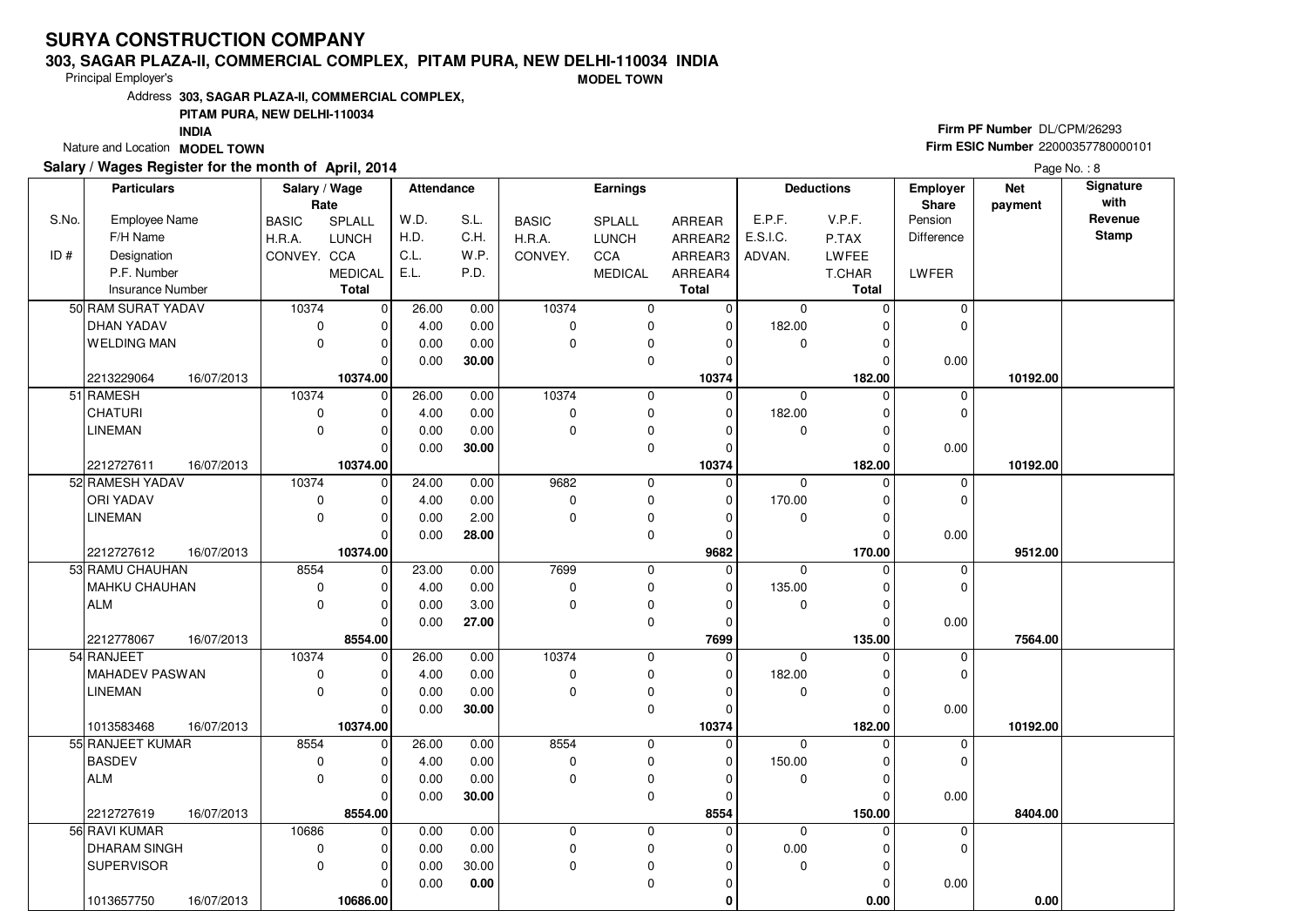### **303, SAGAR PLAZA-II, COMMERCIAL COMPLEX, PITAM PURA, NEW DELHI-110034 INDIA**

Principal Employer's

**MODEL TOWN**

Address**303, SAGAR PLAZA-II, COMMERCIAL COMPLEX,**

### **PITAM PURA, NEW DELHI-110034**

**INDIA**

Nature and Location **MODEL TOWN** 

## **Salary / Wages Register for the month of April, 2014**

# **Firm PF Number** DL/CPM/26293 **Firm ESIC Number** <sup>22000357780000101</sup>

|       | <b>Particulars</b>      |            | Salary / Wage |                | <b>Attendance</b> |       |              | <b>Earnings</b> |                |              | <b>Deductions</b> | <b>Employer</b> | <b>Net</b> | Signature    |
|-------|-------------------------|------------|---------------|----------------|-------------------|-------|--------------|-----------------|----------------|--------------|-------------------|-----------------|------------|--------------|
|       |                         |            | Rate          |                |                   |       |              |                 |                |              |                   | <b>Share</b>    | payment    | with         |
| S.No. | Employee Name           |            | <b>BASIC</b>  | <b>SPLALL</b>  | W.D.              | S.L.  | <b>BASIC</b> | SPLALL          | ARREAR         | E.P.F.       | V.P.F.            | Pension         |            | Revenue      |
|       | F/H Name                |            | H.R.A.        | <b>LUNCH</b>   | H.D.              | C.H.  | H.R.A.       | <b>LUNCH</b>    | ARREAR2        | E.S.I.C.     | P.TAX             | Difference      |            | <b>Stamp</b> |
| ID#   | Designation             |            | CONVEY. CCA   |                | C.L.              | W.P.  | CONVEY.      | CCA             | ARREAR3        | ADVAN.       | <b>LWFEE</b>      |                 |            |              |
|       | P.F. Number             |            |               | <b>MEDICAL</b> | E.L.              | P.D.  |              | <b>MEDICAL</b>  | ARREAR4        |              | T.CHAR            | LWFER           |            |              |
|       | <b>Insurance Number</b> |            |               | <b>Total</b>   |                   |       |              |                 | <b>Total</b>   |              | <b>Total</b>      |                 |            |              |
|       | 57 RAVINDER PAL         |            | 10374         | $\overline{0}$ | 19.00             | 0.00  | 7608         | 0               | 0              | $\mathbf 0$  | 0                 | 0               |            |              |
|       | <b>SARDAR PAL</b>       |            | $\mathbf 0$   | $\overline{0}$ | 3.00              | 0.00  | $\pmb{0}$    | 0               | 0              | 134.00       | 0                 | $\mathbf 0$     |            |              |
|       | <b>LINEMAN</b>          |            | $\Omega$      | $\overline{0}$ | 0.00              | 8.00  | $\mathbf 0$  | $\mathbf 0$     | 0              | $\mathbf 0$  | 0                 |                 |            |              |
|       |                         |            |               | 0              | 0.00              | 22.00 |              | 0               | 0              |              | 0                 | 0.00            |            |              |
|       | 2212727621              | 16/07/2013 |               | 10374.00       |                   |       |              |                 | 7608           |              | 134.00            |                 | 7474.00    |              |
|       | 58 RISHI KUMAR          |            | 10374         | 0              | 26.00             | 0.00  | 10374        | 0               | $\mathbf 0$    | $\mathbf 0$  | $\mathbf 0$       | 0               |            |              |
|       | DEVDUTT SHARMA          |            | $\mathbf 0$   | $\mathbf 0$    | 4.00              | 0.00  | $\mathbf 0$  | $\mathbf 0$     | 0              | 182.00       | $\mathbf 0$       | $\mathbf 0$     |            |              |
|       | <b>TO</b>               |            | $\mathbf 0$   | 0              | 0.00              | 0.00  | $\mathbf 0$  | 0               | 0              | 0            | 0                 |                 |            |              |
|       |                         |            |               | $\Omega$       | 0.00              | 30.00 |              | $\mathbf 0$     | $\overline{0}$ |              | $\Omega$          | 0.00            |            |              |
|       | 1013583480              | 16/07/2013 |               | 10374.00       |                   |       |              |                 | 10374          |              | 182.00            |                 | 10192.00   |              |
|       | 59 SACHIN RUHELA        |            | 8554          | $\mathbf 0$    | 19.00             | 0.00  | 6273         | 0               | 0              | $\mathbf 0$  | 0                 | 0               |            |              |
|       | LAXMAN SINGH RUHELA     |            | $\mathbf 0$   | 0              | 3.00              | 0.00  | $\mathbf 0$  | $\mathbf 0$     | 0              | 110.00       | $\mathbf 0$       | $\mathbf{0}$    |            |              |
|       | <b>ALM</b>              |            | $\mathbf 0$   | 0              | 0.00              | 8.00  | $\mathbf 0$  | $\pmb{0}$       | 0              | 0            | $\mathbf 0$       |                 |            |              |
|       |                         |            |               | $\Omega$       | 0.00              | 22.00 |              | $\mathbf 0$     | 0              |              | $\Omega$          | 0.00            |            |              |
|       | 2212778081              | 16/07/2013 |               | 8554.00        |                   |       |              |                 | 6273           |              | 110.00            |                 | 6163.00    |              |
|       | 60 SANDEEP KUMAR        |            | 8554          | $\mathbf 0$    | 26.00             | 0.00  | 8554         | $\mathbf 0$     | 0              | $\mathbf 0$  | $\Omega$          | 0               |            |              |
|       | ROHTASH SINGH           |            | 0             | 0              | 4.00              | 0.00  | 0            | 0               | 0              | 150.00       | $\mathbf 0$       | $\mathbf 0$     |            |              |
|       | <b>ALM</b>              |            | $\mathbf 0$   | 0              | 0.00              | 0.00  | $\mathbf 0$  | $\pmb{0}$       | 0              | 0            | 0                 |                 |            |              |
|       |                         |            |               | $\Omega$       | 0.00              | 30.00 |              | $\mathbf 0$     | 0              |              | $\Omega$          | 0.00            |            |              |
|       | 1013583465              | 16/07/2013 |               | 8554.00        |                   |       |              |                 | 8554           |              | 150.00            |                 | 8404.00    |              |
|       | 61 SANJEET YADAV        |            | 8554          | $\mathbf 0$    | 26.00             | 0.00  | 8554         | $\mathbf 0$     | 0              | $\Omega$     | $\Omega$          | 0               |            |              |
|       | HARIHAR YADAV           |            | 0             | $\Omega$       | 4.00              | 0.00  | 0            | $\pmb{0}$       | 0              | 150.00       | $\Omega$          | $\Omega$        |            |              |
|       | <b>ALM</b>              |            | $\mathbf 0$   | 0              | 0.00              | 0.00  | $\Omega$     | $\mathbf 0$     | 0              | $\mathbf 0$  | $\mathbf 0$       |                 |            |              |
|       |                         |            |               | $\mathbf 0$    | 0.00              | 30.00 |              | $\mathbf 0$     | 0              |              | $\Omega$          | 0.00            |            |              |
|       | 1112820322              | 16/07/2013 |               | 8554.00        |                   |       |              |                 | 8554           |              | 150.00            |                 | 8404.00    |              |
|       | 62 SARVAN PAL           |            | 8554          | $\mathbf 0$    | 26.00             | 0.00  | 8554         | $\mathbf 0$     | 0              | $\mathbf{0}$ | $\Omega$          | $\mathbf 0$     |            |              |
|       | <b>RAM SAGAR</b>        |            | $\mathbf 0$   | 0              | 4.00              | 0.00  | 0            | 0               | 0              | 150.00       | $\mathbf 0$       | $\mathbf 0$     |            |              |
|       | <b>ALM</b>              |            | $\mathbf 0$   | 0              | 0.00              | 0.00  | $\mathbf 0$  | $\pmb{0}$       | 0              | $\mathbf 0$  | $\Omega$          |                 |            |              |
|       |                         |            |               | $\Omega$       | 0.00              | 30.00 |              | 0               | $\Omega$       |              | $\Omega$          | 0.00            |            |              |
|       | 1013585115              | 16/07/2013 |               | 8554.00        |                   |       |              |                 | 8554           |              | 150.00            |                 | 8404.00    |              |
|       | 63 SATENDER KUMAR       |            | 10374         | $\mathbf 0$    | 23.00             | 0.00  | 9337         | $\mathbf 0$     | 0              | $\Omega$     | $\Omega$          | 0               |            |              |
|       | <b>NATHU RAM</b>        |            | $\mathbf 0$   | 0              | 4.00              | 0.00  | $\pmb{0}$    | 0               | 0              | 164.00       | 0                 | $\mathbf 0$     |            |              |
|       | <b>LINEMAN</b>          |            | $\Omega$      | 0              | 0.00              | 3.00  | $\mathbf 0$  | 0               | 0              | $\mathbf 0$  | $\mathbf 0$       |                 |            |              |
|       |                         |            |               | 0              | 0.00              | 27.00 |              | $\mathbf 0$     | 0              |              | 0                 | 0.00            |            |              |
|       | 1013583479              | 16/07/2013 |               | 10374.00       |                   |       |              |                 | 9337           |              | 164.00            |                 | 9173.00    |              |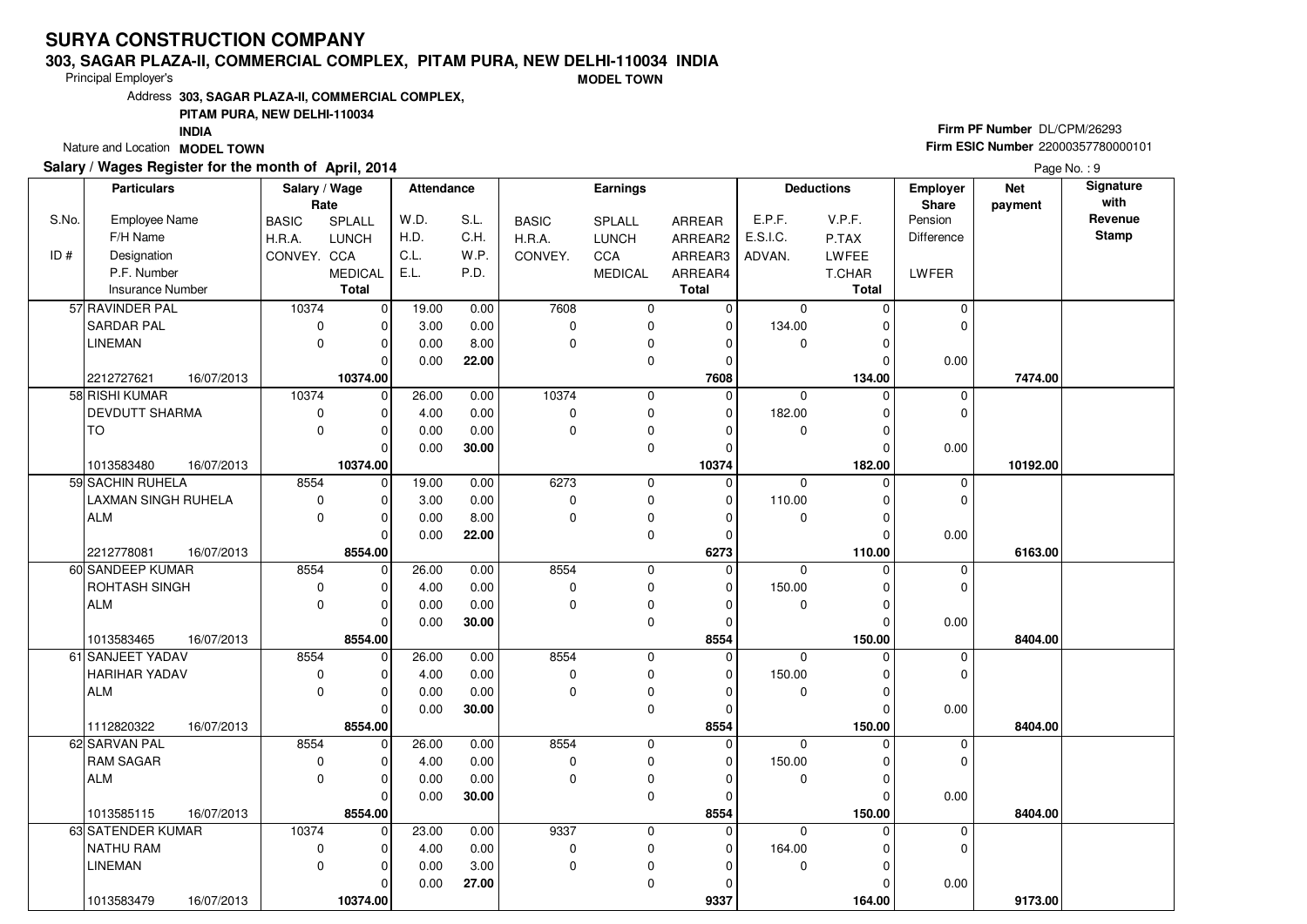### **303, SAGAR PLAZA-II, COMMERCIAL COMPLEX, PITAM PURA, NEW DELHI-110034 INDIA**

Principal Employer's

**MODEL TOWN**

Address**303, SAGAR PLAZA-II, COMMERCIAL COMPLEX,**

### **PITAM PURA, NEW DELHI-110034**

**INDIA**

Nature and Location **MODEL TOWN** 

## **Salary / Wages Register for the month of April, 2014**

# **Firm PF Number** DL/CPM/26293 **Firm ESIC Number** <sup>22000357780000101</sup>

|       | <b>Particulars</b>       | Salary / Wage<br>Rate |                | <b>Attendance</b> |       |              | <b>Earnings</b> |              |             | <b>Deductions</b> | Employer<br><b>Share</b> | <b>Net</b><br>payment | Signature<br>with |
|-------|--------------------------|-----------------------|----------------|-------------------|-------|--------------|-----------------|--------------|-------------|-------------------|--------------------------|-----------------------|-------------------|
| S.No. | Employee Name            | <b>BASIC</b>          | SPLALL         | W.D.              | S.L.  | <b>BASIC</b> | <b>SPLALL</b>   | ARREAR       | E.P.F.      | V.P.F.            | Pension                  |                       | Revenue           |
|       | F/H Name                 | H.R.A.                | <b>LUNCH</b>   | H.D.              | C.H.  | H.R.A.       | <b>LUNCH</b>    | ARREAR2      | E.S.I.C.    | P.TAX             | Difference               |                       | <b>Stamp</b>      |
| ID#   | Designation              | CONVEY. CCA           |                | C.L.              | W.P.  | CONVEY.      | <b>CCA</b>      | ARREAR3      | ADVAN.      | <b>LWFEE</b>      |                          |                       |                   |
|       | P.F. Number              |                       | <b>MEDICAL</b> | E.L.              | P.D.  |              | <b>MEDICAL</b>  | ARREAR4      |             | T.CHAR            | LWFER                    |                       |                   |
|       | <b>Insurance Number</b>  |                       | <b>Total</b>   |                   |       |              |                 | <b>Total</b> |             | <b>Total</b>      |                          |                       |                   |
|       | 64 SATPAL RANGEELA       | 10374                 | $\mathbf 0$    | 26.00             | 0.00  | 10374        | 0               | 0            | 0           | $\Omega$          | 0                        |                       |                   |
|       | <b>OMI</b>               | $\mathbf 0$           | 0              | 4.00              | 0.00  | 0            | 0               | 0            | 182.00      | $\Omega$          | $\mathbf 0$              |                       |                   |
|       | LINEMAN                  | $\mathbf 0$           | $\mathbf 0$    | 0.00              | 0.00  | $\Omega$     | 0               | $\Omega$     | 0           | $\Omega$          |                          |                       |                   |
|       |                          |                       | $\Omega$       | 0.00              | 30.00 |              | 0               | 0            |             | 0                 | 0.00                     |                       |                   |
|       | 2212778090<br>16/07/2013 |                       | 10374.00       |                   |       |              |                 | 10374        |             | 182.00            |                          | 10192.00              |                   |
|       | 65 SATYA NARAYAN         | 8554                  | 0              | 26.00             | 0.00  | 8554         | 0               | 0            | $\mathbf 0$ | $\Omega$          | 0                        |                       |                   |
|       | <b>DEVTADIN</b>          | $\mathbf 0$           | $\mathbf 0$    | 4.00              | 0.00  | $\Omega$     | 0               | $\mathbf 0$  | 150.00      | $\Omega$          | $\mathbf 0$              |                       |                   |
|       | ALM                      | $\mathbf 0$           | $\mathbf 0$    | 0.00              | 0.00  | $\mathbf 0$  | 0               | $\Omega$     | 0           | O                 |                          |                       |                   |
|       |                          |                       | $\Omega$       | 0.00              | 30.00 |              | $\mathbf 0$     | $\mathbf 0$  |             | $\Omega$          | 0.00                     |                       |                   |
|       | 16/07/2013<br>2212727623 |                       | 8554.00        |                   |       |              |                 | 8554         |             | 150.00            |                          | 8404.00               |                   |
|       | 66 SHIV KUMAR            | 10374                 | $\mathbf 0$    | 26.00             | 0.00  | 10374        | 0               | $\mathbf 0$  | $\mathbf 0$ | $\Omega$          | 0                        |                       |                   |
|       | LAXMAN PRASAD            | $\mathbf 0$           | $\Omega$       | 4.00              | 0.00  | 0            | $\mathbf 0$     | $\mathbf 0$  | 182.00      | O                 | $\mathbf 0$              |                       |                   |
|       | <b>LINEMAN</b>           | $\mathbf 0$           | $\mathbf 0$    | 0.00              | 0.00  | $\Omega$     | 0               | 0            | 0           | $\Omega$          |                          |                       |                   |
|       |                          |                       | $\Omega$       | 0.00              | 30.00 |              | $\mathbf 0$     | $\mathbf 0$  |             |                   | 0.00                     |                       |                   |
|       | 2212727626<br>16/07/2013 |                       | 10374.00       |                   |       |              |                 | 10374        |             | 182.00            |                          | 10192.00              |                   |
|       | 67 SHIV NARAYAN          | 10374                 | $\mathbf 0$    | 26.00             | 0.00  | 10374        | 0               | $\mathbf 0$  | $\mathbf 0$ | $\Omega$          | 0                        |                       |                   |
|       | KALLU                    | 0                     | $\Omega$       | 4.00              | 0.00  | $\Omega$     | 0               | $\Omega$     | 182.00      |                   | $\mathbf 0$              |                       |                   |
|       | <b>LINEMAN</b>           | $\mathbf 0$           | $\Omega$       | 0.00              | 0.00  | $\mathbf 0$  | 0               | 0            | 0           | $\Omega$          |                          |                       |                   |
|       |                          |                       | $\Omega$       | 0.00              | 30.00 |              | $\mathbf 0$     | $\Omega$     |             |                   | 0.00                     |                       |                   |
|       | 2212727628<br>16/07/2013 |                       | 10374.00       |                   |       |              |                 | 10374        |             | 182.00            |                          | 10192.00              |                   |
|       | 68 SHREE CHAND           | 8554                  | $\mathbf 0$    | 26.00             | 0.00  | 8554         | $\mathbf 0$     | 0            | $\Omega$    |                   | 0                        |                       |                   |
|       | HARGYAN SINGH            | $\mathbf 0$           | $\Omega$       | 4.00              | 0.00  | $\Omega$     | 0               | $\Omega$     | 150.00      | U                 | 0                        |                       |                   |
|       | ALM                      | $\Omega$              | $\mathbf 0$    | 0.00              | 0.00  | $\Omega$     | $\mathbf 0$     | $\mathbf 0$  | 0           | $\Omega$          |                          |                       |                   |
|       |                          |                       | $\Omega$       | 0.00              | 30.00 |              | $\mathbf 0$     | 0            |             |                   | 0.00                     |                       |                   |
|       | 2212727630<br>16/07/2013 |                       | 8554.00        |                   |       |              |                 | 8554         |             | 150.00            |                          | 8404.00               |                   |
|       | 69 SHRI BHAGWAN          | 8554                  | $\mathbf 0$    | 26.00             | 0.00  | 8554         | $\mathbf 0$     | $\Omega$     | $\Omega$    | $\Omega$          | 0                        |                       |                   |
|       | LT SATYA NARAIN          | $\mathbf 0$           | $\mathbf 0$    | 4.00              | 0.00  | 0            | 0               | 0            | 150.00      | $\Omega$          | 0                        |                       |                   |
|       | ALM                      | $\Omega$              | $\mathbf 0$    | 0.00              | 0.00  | $\Omega$     | $\mathbf 0$     | $\Omega$     | 0           |                   |                          |                       |                   |
|       |                          |                       | $\Omega$       | 0.00              | 30.00 |              | 0               | $\Omega$     |             | U                 | 0.00                     |                       |                   |
|       | 2212921960<br>16/07/2013 |                       | 8554.00        |                   |       |              |                 | 8554         |             | 150.00            |                          | 8404.00               |                   |
|       | 70 SHRIDHAR YADAV        | 10374                 | $\mathbf 0$    | 26.00             | 0.00  | 10374        | $\mathbf 0$     | $\Omega$     | $\Omega$    | 0                 | $\mathbf 0$              |                       |                   |
|       | <b>GANESH YADAV</b>      | $\mathbf 0$           | $\Omega$       | 4.00              | 0.00  | $\pmb{0}$    | 0               | 0            | 182.00      |                   | 0                        |                       |                   |
|       | <b>LINEMAN</b>           | $\Omega$              | $\mathbf 0$    | 0.00              | 0.00  | $\mathbf 0$  | 0               | $\Omega$     | $\mathbf 0$ | O                 |                          |                       |                   |
|       |                          |                       | $\Omega$       | 0.00              | 30.00 |              | $\mathbf 0$     | $\Omega$     |             |                   | 0.00                     |                       |                   |
|       | 2212727631<br>16/07/2013 |                       | 10374.00       |                   |       |              |                 | 10374        |             | 182.00            |                          | 10192.00              |                   |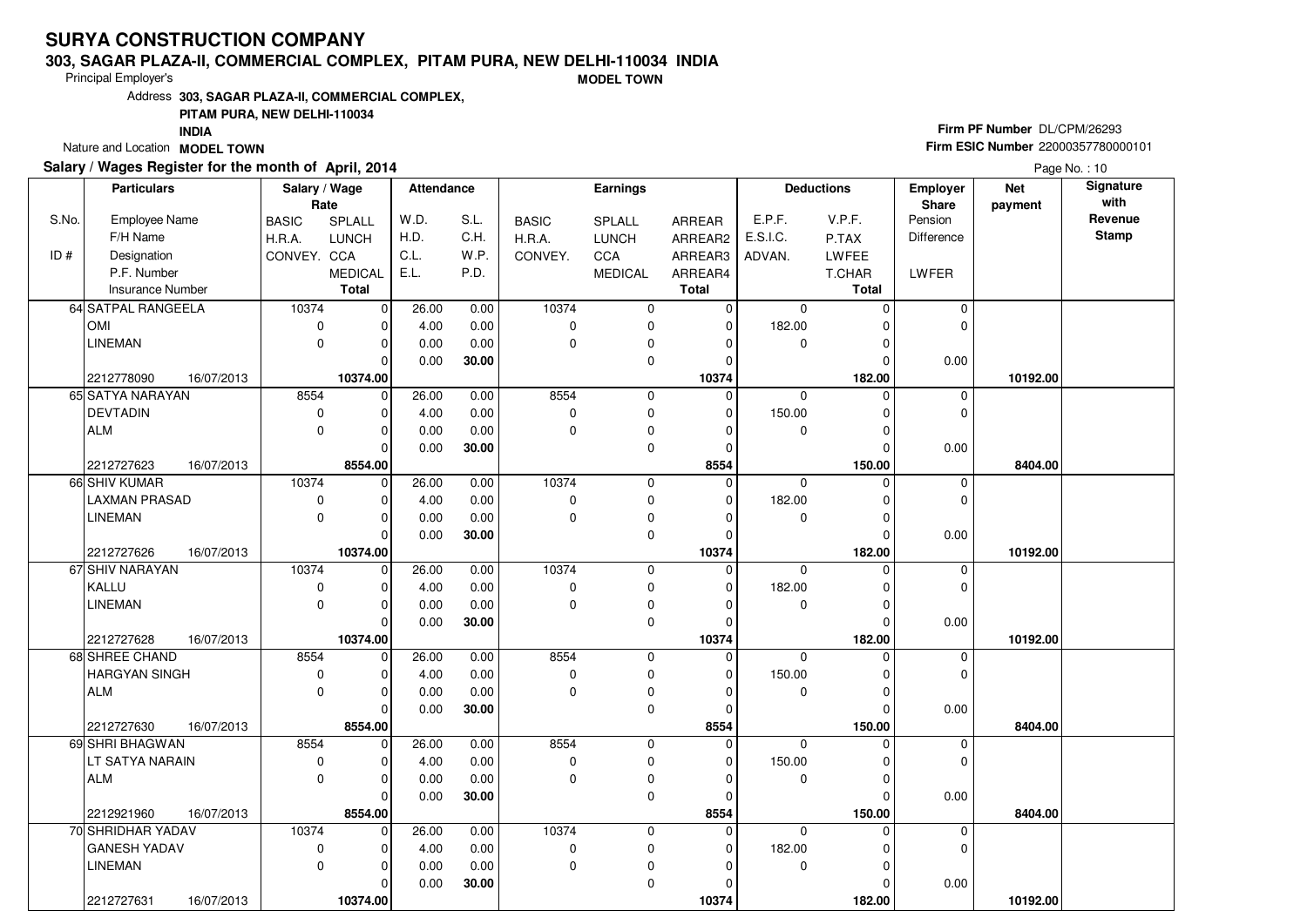### **303, SAGAR PLAZA-II, COMMERCIAL COMPLEX, PITAM PURA, NEW DELHI-110034 INDIA**

Principal Employer's

**MODEL TOWN**

Address**303, SAGAR PLAZA-II, COMMERCIAL COMPLEX,**

### **PITAM PURA, NEW DELHI-110034**

**INDIA**

Nature and Location **MODEL TOWN** 

### **Salary / Wages Register for the month of April, 2014**

# **Firm PF Number** DL/CPM/26293 **Firm ESIC Number** <sup>22000357780000101</sup>

|       | <b>Particulars</b>       | Salary / Wage |                | Attendance |       |              | <b>Earnings</b> |              |             | <b>Deductions</b> | <b>Employer</b> | <b>Net</b> | Signature    |
|-------|--------------------------|---------------|----------------|------------|-------|--------------|-----------------|--------------|-------------|-------------------|-----------------|------------|--------------|
|       |                          | Rate          |                |            |       |              |                 |              |             |                   | <b>Share</b>    | payment    | with         |
| S.No. | Employee Name            | <b>BASIC</b>  | <b>SPLALL</b>  | W.D.       | S.L.  | <b>BASIC</b> | SPLALL          | ARREAR       | E.P.F.      | V.P.F.            | Pension         |            | Revenue      |
|       | F/H Name                 | H.R.A.        | <b>LUNCH</b>   | H.D.       | C.H.  | H.R.A.       | <b>LUNCH</b>    | ARREAR2      | E.S.I.C.    | P.TAX             | Difference      |            | <b>Stamp</b> |
| ID#   | Designation              | CONVEY. CCA   |                | C.L.       | W.P.  | CONVEY.      | CCA             | ARREAR3      | ADVAN.      | <b>LWFEE</b>      |                 |            |              |
|       | P.F. Number              |               | <b>MEDICAL</b> | E.L.       | P.D.  |              | <b>MEDICAL</b>  | ARREAR4      |             | T.CHAR            | LWFER           |            |              |
|       | Insurance Number         |               | <b>Total</b>   |            |       |              |                 | <b>Total</b> |             | <b>Total</b>      |                 |            |              |
|       | 71 SHYAM LAL             | 10374         | $\overline{0}$ | 26.00      | 0.00  | 10374        | 0               | 0            | $\mathbf 0$ | 0                 | 0               |            |              |
|       | CHANDER BHAN             | $\mathbf 0$   | 0              | 4.00       | 0.00  | $\mathbf 0$  | 0               | 0            | 182.00      | 0                 | $\mathbf 0$     |            |              |
|       | LINEMAN                  | $\mathbf 0$   | $\overline{0}$ | 0.00       | 0.00  | $\mathbf 0$  | 0               | 0            | 0           | 0                 |                 |            |              |
|       |                          |               | 0              | 0.00       | 30.00 |              | 0               | 0            |             | 0                 | 0.00            |            |              |
|       | 2212731715<br>16/07/2013 |               | 10374.00       |            |       |              |                 | 10374        |             | 182.00            |                 | 10192.00   |              |
|       | 72 SOM PAL               | 8554          | $\overline{0}$ | 26.00      | 0.00  | 8554         | 0               | $\mathbf 0$  | $\mathbf 0$ | $\mathbf 0$       | 0               |            |              |
|       | <b>TOTA RAM</b>          | $\mathbf 0$   | $\mathbf 0$    | 4.00       | 0.00  | $\pmb{0}$    | $\mathbf 0$     | 0            | 150.00      | $\mathbf 0$       | $\mathbf 0$     |            |              |
|       | <b>ALM</b>               | $\mathbf 0$   | 0              | 0.00       | 0.00  | $\mathbf 0$  | 0               | 0            | 0           | 0                 |                 |            |              |
|       |                          |               | $\Omega$       | 0.00       | 30.00 |              | $\mathbf 0$     | 0            |             | $\Omega$          | 0.00            |            |              |
|       | 2212727633<br>16/07/2013 |               | 8554.00        |            |       |              |                 | 8554         |             | 150.00            |                 | 8404.00    |              |
|       | 73 SONE LAL              | 8554          | $\mathbf 0$    | 19.00      | 0.00  | 6273         | $\mathsf 0$     | 0            | $\mathbf 0$ | 0                 | 0               |            |              |
|       | <b>JAGDISH PRASAD</b>    | $\mathbf 0$   | 0              | 3.00       | 0.00  | $\mathbf 0$  | $\mathbf 0$     | 0            | 110.00      | $\mathbf 0$       | $\mathbf 0$     |            |              |
|       | <b>ALM</b>               | $\mathbf 0$   | 0              | 0.00       | 8.00  | $\mathbf 0$  | $\pmb{0}$       | 0            | 0           | $\mathbf 0$       |                 |            |              |
|       |                          |               | 0              | 0.00       | 22.00 |              | $\mathbf 0$     | 0            |             | $\Omega$          | 0.00            |            |              |
|       | 2212815710<br>16/07/2013 |               | 8554.00        |            |       |              |                 | 6273         |             | 110.00            |                 | 6163.00    |              |
|       | 74 SONU                  | 8554          | $\mathbf 0$    | 26.00      | 0.00  | 8554         | $\mathbf 0$     | 0            | $\mathbf 0$ | $\mathbf 0$       | 0               |            |              |
|       | RADHEY SHYAM             | 0             | 0              | 4.00       | 0.00  | 0            | 0               | 0            | 150.00      | $\mathbf 0$       | $\mathbf 0$     |            |              |
|       | <b>ALM</b>               | $\mathbf 0$   | 0              | 0.00       | 0.00  | $\mathbf 0$  | $\pmb{0}$       | 0            | 0           | 0                 |                 |            |              |
|       |                          |               | $\Omega$       | 0.00       | 30.00 |              | $\mathbf 0$     | 0            |             | $\Omega$          | 0.00            |            |              |
|       | 2213840049<br>16/07/2013 |               | 8554.00        |            |       |              |                 | 8554         |             | 150.00            |                 | 8404.00    |              |
|       | 75 SUBHASH SINGH         | 10374         | $\mathbf 0$    | 26.00      | 0.00  | 10374        | $\mathbf 0$     | 0            | $\Omega$    | $\Omega$          | 0               |            |              |
|       | <b>BALWANT SINGH</b>     | 0             | $\Omega$       | 4.00       | 0.00  | 0            | $\pmb{0}$       | 0            | 182.00      | $\Omega$          | $\Omega$        |            |              |
|       | <b>LINEMAN</b>           | $\mathbf 0$   | 0              | 0.00       | 0.00  | $\Omega$     | 0               | 0            | $\mathbf 0$ | $\mathbf 0$       |                 |            |              |
|       |                          |               | $\mathbf 0$    | 0.00       | 30.00 |              | $\mathbf 0$     | 0            |             | $\Omega$          | 0.00            |            |              |
|       | 2212778099<br>16/07/2013 |               | 10374.00       |            |       |              |                 | 10374        |             | 182.00            |                 | 10192.00   |              |
|       | 76 SUBHASH YADAV         | 10374         | $\mathbf 0$    | 26.00      | 0.00  | 10374        | $\mathbf 0$     | 0            | $\mathbf 0$ | 0                 | $\mathbf 0$     |            |              |
|       | <b>BANSU YADAV</b>       | 0             | 0              | 4.00       | 0.00  | 0            | 0               | 0            | 182.00      | $\mathbf 0$       | $\mathbf 0$     |            |              |
|       | LINEMAN                  | $\mathbf 0$   | 0              | 0.00       | 0.00  | $\mathbf 0$  | $\pmb{0}$       | 0            | $\mathbf 0$ | $\Omega$          |                 |            |              |
|       |                          |               | $\Omega$       | 0.00       | 30.00 |              | 0               | $\Omega$     |             | $\Omega$          | 0.00            |            |              |
|       | 2212731717<br>16/07/2013 |               | 10374.00       |            |       |              |                 | 10374        |             | 182.00            |                 | 10192.00   |              |
|       | 77 SUBHOD ROY            | 10374         | $\mathbf 0$    | 23.00      | 0.00  | 9337         | $\mathbf 0$     | 0            | $\Omega$    | $\Omega$          | 0               |            |              |
|       | RAM SEWAK ROY            | $\mathbf 0$   | 0              | 4.00       | 0.00  | $\pmb{0}$    | 0               | 0            | 164.00      | 0                 | $\mathbf 0$     |            |              |
|       | <b>LINEMAN</b>           | $\mathbf 0$   | 0              | 0.00       | 3.00  | $\mathbf 0$  | 0               | 0            | $\mathbf 0$ | $\mathbf 0$       |                 |            |              |
|       |                          |               | 0              | 0.00       | 27.00 |              | $\mathbf 0$     | 0            |             | 0                 | 0.00            |            |              |
|       | 16/07/2013<br>1011711730 |               | 10374.00       |            |       |              |                 | 9337         |             | 164.00            |                 | 9173.00    |              |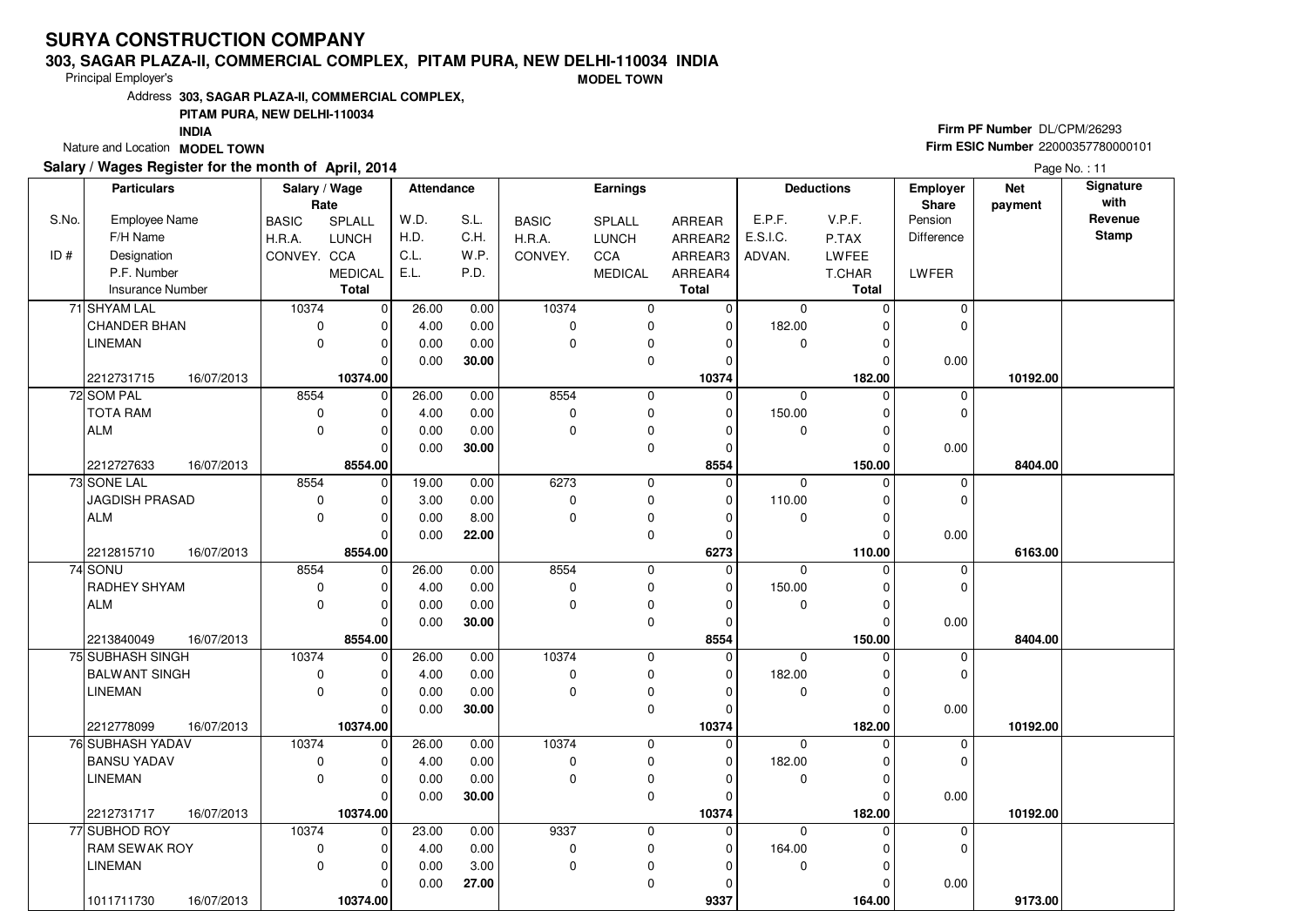### **303, SAGAR PLAZA-II, COMMERCIAL COMPLEX, PITAM PURA, NEW DELHI-110034 INDIA**

Principal Employer's

**MODEL TOWN**

Address**303, SAGAR PLAZA-II, COMMERCIAL COMPLEX,**

### **PITAM PURA, NEW DELHI-110034**

**INDIA**

Nature and Location **MODEL TOWN** 

## **Salary / Wages Register for the month of April, 2014**

# **Firm PF Number** DL/CPM/26293 **Firm ESIC Number** <sup>22000357780000101</sup>

|       | <b>Particulars</b>      |            | Salary / Wage |                | <b>Attendance</b> |       |              | <b>Earnings</b> |                |             | <b>Deductions</b> | <b>Employer</b> | <b>Net</b> | Signature    |
|-------|-------------------------|------------|---------------|----------------|-------------------|-------|--------------|-----------------|----------------|-------------|-------------------|-----------------|------------|--------------|
|       |                         |            | Rate          |                |                   |       |              |                 |                |             |                   | <b>Share</b>    | payment    | with         |
| S.No. | Employee Name           |            | <b>BASIC</b>  | <b>SPLALL</b>  | W.D.              | S.L.  | <b>BASIC</b> | SPLALL          | ARREAR         | E.P.F.      | V.P.F.            | Pension         |            | Revenue      |
|       | F/H Name                |            | H.R.A.        | <b>LUNCH</b>   | H.D.              | C.H.  | H.R.A.       | <b>LUNCH</b>    | ARREAR2        | E.S.I.C.    | P.TAX             | Difference      |            | <b>Stamp</b> |
| ID#   | Designation             |            | CONVEY. CCA   |                | C.L.              | W.P.  | CONVEY.      | CCA             | ARREAR3        | ADVAN.      | <b>LWFEE</b>      |                 |            |              |
|       | P.F. Number             |            |               | <b>MEDICAL</b> | E.L.              | P.D.  |              | <b>MEDICAL</b>  | ARREAR4        |             | T.CHAR            | LWFER           |            |              |
|       | <b>Insurance Number</b> |            |               | <b>Total</b>   |                   |       |              |                 | <b>Total</b>   |             | <b>Total</b>      |                 |            |              |
|       | 78 SUKHBIR SINGH        |            | 8554          | $\overline{0}$ | 26.00             | 0.00  | 8554         | 0               | 0              | $\mathbf 0$ | 0                 | 0               |            |              |
|       | <b>VIJAY PAL SINGH</b>  |            | $\mathbf 0$   | $\overline{0}$ | 4.00              | 0.00  | $\pmb{0}$    | 0               | 0              | 150.00      | 0                 | $\mathbf 0$     |            |              |
|       | <b>ALM</b>              |            | $\Omega$      | $\overline{0}$ | 0.00              | 0.00  | $\mathbf 0$  | 0               | 0              | 0           | 0                 |                 |            |              |
|       |                         |            |               | 0              | 0.00              | 30.00 |              | 0               | 0              |             | 0                 | 0.00            |            |              |
|       | 1013637855              | 16/07/2013 |               | 8554.00        |                   |       |              |                 | 8554           |             | 150.00            |                 | 8404.00    |              |
|       | 79 SUMIT KUMAR          |            | 8554          | $\overline{0}$ | 25.00             | 0.00  | 8269         | 0               | $\mathbf 0$    | $\mathbf 0$ | $\mathbf 0$       | 0               |            |              |
|       | RAGHUBIR SINGH          |            | $\mathbf 0$   | $\mathbf 0$    | 4.00              | 0.00  | $\mathbf 0$  | $\mathbf 0$     | 0              | 145.00      | $\mathbf 0$       | $\mathbf 0$     |            |              |
|       | <b>ALM</b>              |            | $\mathbf 0$   | 0              | 0.00              | 1.00  | $\mathbf 0$  | 0               | 0              | 0           | 0                 |                 |            |              |
|       |                         |            |               | $\Omega$       | 0.00              | 29.00 |              | $\mathbf 0$     | 0              |             | $\Omega$          | 0.00            |            |              |
|       | 2212731719              | 16/07/2013 |               | 8554.00        |                   |       |              |                 | 8269           |             | 145.00            |                 | 8124.00    |              |
|       | 80 SUNIL KUMAR          |            | 10374         | $\mathbf 0$    | 26.00             | 0.00  | 10374        | 0               | 0              | $\mathbf 0$ | 0                 | 0               |            |              |
|       | TEJ NARAIN RAI          |            | $\mathbf 0$   | 0              | 4.00              | 0.00  | $\mathbf 0$  | $\mathbf 0$     | 0              | 182.00      | $\mathbf 0$       | $\mathbf 0$     |            |              |
|       | <b>LINEMAN</b>          |            | $\mathbf 0$   | 0              | 0.00              | 0.00  | $\mathbf 0$  | $\pmb{0}$       | 0              | 0           | $\mathbf 0$       |                 |            |              |
|       |                         |            |               | $\Omega$       | 0.00              | 30.00 |              | $\mathbf 0$     | 0              |             | $\Omega$          | 0.00            |            |              |
|       | 2213134285              | 16/07/2013 |               | 10374.00       |                   |       |              |                 | 10374          |             | 182.00            |                 | 10192.00   |              |
|       | 81 SURENDER KUMAR       |            | 10374         | $\mathbf 0$    | 26.00             | 0.00  | 10374        | 0               | 0              | $\mathbf 0$ | $\mathbf 0$       | 0               |            |              |
|       | <b>BABU RAM PAL</b>     |            | 0             | 0              | 4.00              | 0.00  | 0            | 0               | 0              | 182.00      | $\mathbf 0$       | $\mathbf 0$     |            |              |
|       | <b>LINEMAN</b>          |            | $\mathbf 0$   | 0              | 0.00              | 0.00  | $\mathbf 0$  | $\pmb{0}$       | 0              | 0           | 0                 |                 |            |              |
|       |                         |            |               | $\Omega$       | 0.00              | 30.00 |              | $\mathbf 0$     | $\overline{0}$ |             | $\Omega$          | 0.00            |            |              |
|       | 1013668674              | 16/07/2013 |               | 10374.00       |                   |       |              |                 | 10374          |             | 182.00            |                 | 10192.00   |              |
|       | 82 SURESH PAL           |            | 8554          | 0              | 15.00             | 0.00  | 5132         | $\mathbf 0$     | 0              | $\Omega$    | $\Omega$          | 0               |            |              |
|       | RAM SAWROOP             |            | 0             | $\Omega$       | 3.00              | 0.00  | $\pmb{0}$    | $\pmb{0}$       | 0              | 90.00       | $\Omega$          | $\Omega$        |            |              |
|       | <b>ALM</b>              |            | $\mathbf 0$   | 0              | 0.00              | 12.00 | $\Omega$     | $\mathbf 0$     | 0              | $\mathbf 0$ | $\mathbf 0$       |                 |            |              |
|       |                         |            |               | $\mathbf 0$    | 0.00              | 18.00 |              | $\mathbf 0$     | 0              |             | $\Omega$          | 0.00            |            |              |
|       | 1013583463              | 16/07/2013 |               | 8554.00        |                   |       |              |                 | 5132           |             | 90.00             |                 | 5042.00    |              |
|       | 83 SUSHIL KUMAR         |            | 10374         | $\mathbf 0$    | 26.00             | 0.00  | 10374        | $\mathbf 0$     | 0              | $\mathbf 0$ | $\Omega$          | $\mathbf 0$     |            |              |
|       | <b>KRISHAN PAL</b>      |            | 0             | 0              | 4.00              | 0.00  | 0            | 0               | 0              | 182.00      | $\mathbf 0$       | $\mathbf 0$     |            |              |
|       | LINEMAN                 |            | $\mathbf 0$   | 0              | 0.00              | 0.00  | $\mathbf 0$  | $\pmb{0}$       | 0              | $\mathbf 0$ | $\Omega$          |                 |            |              |
|       |                         |            |               | $\Omega$       | 0.00              | 30.00 |              | 0               | $\Omega$       |             | $\Omega$          | 0.00            |            |              |
|       | 2212727635              | 16/07/2013 |               | 10374.00       |                   |       |              |                 | 10374          |             | 182.00            |                 | 10192.00   |              |
|       | 84 UDAY KUMAR           |            | 10374         | $\mathbf 0$    | 21.00             | 0.00  | 8299         | $\mathbf 0$     | 0              | $\Omega$    | $\Omega$          | 0               |            |              |
|       | TEJU SHAH               |            | $\mathbf 0$   | 0              | 3.00              | 0.00  | $\pmb{0}$    | 0               | 0              | 146.00      | 0                 | $\mathbf 0$     |            |              |
|       | <b>LINEMAN</b>          |            | $\mathbf 0$   | 0              | 0.00              | 6.00  | $\mathbf 0$  | 0               | 0              | $\mathbf 0$ | $\mathbf 0$       |                 |            |              |
|       |                         |            |               | 0              | 0.00              | 24.00 |              | $\mathbf 0$     | 0              |             | 0                 | 0.00            |            |              |
|       | 2212727636              | 16/07/2013 |               | 10374.00       |                   |       |              |                 | 8299           |             | 146.00            |                 | 8153.00    |              |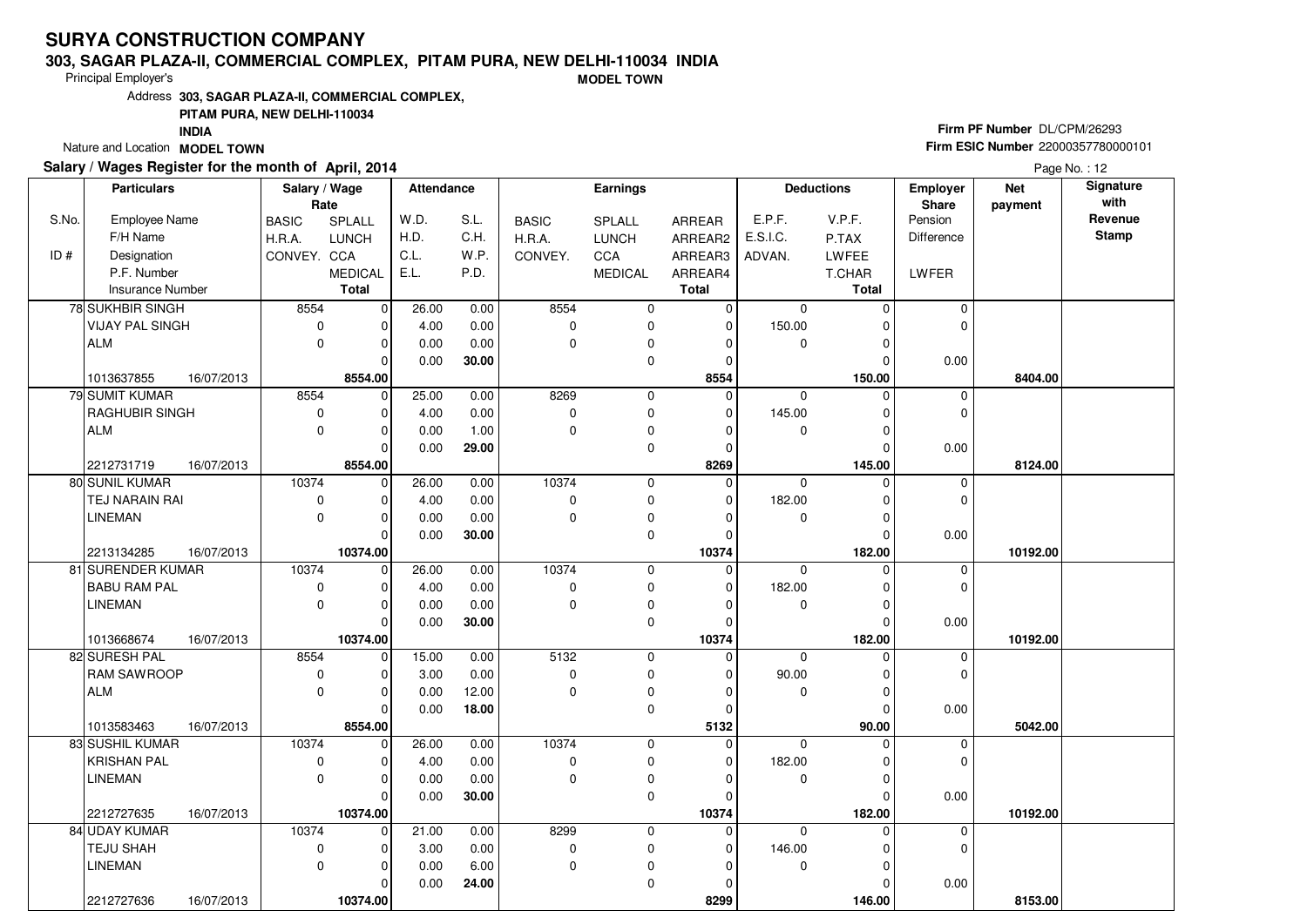### **303, SAGAR PLAZA-II, COMMERCIAL COMPLEX, PITAM PURA, NEW DELHI-110034 INDIA**

Principal Employer's

**MODEL TOWN**

Address**303, SAGAR PLAZA-II, COMMERCIAL COMPLEX,**

### **PITAM PURA, NEW DELHI-110034**

**INDIA**

Nature and Location **MODEL TOWN** 

## **Salary / Wages Register for the month of April, 2014**

# **Firm PF Number** DL/CPM/26293 **Firm ESIC Number** <sup>22000357780000101</sup>

|       | <b>Particulars</b>       | Salary / Wage |                | Attendance   |              | <b>Earnings</b> |                |              | <b>Deductions</b> |              | Employer         | <b>Net</b> | Signature       |
|-------|--------------------------|---------------|----------------|--------------|--------------|-----------------|----------------|--------------|-------------------|--------------|------------------|------------|-----------------|
|       |                          |               | Rate           |              |              |                 |                |              |                   |              | Share<br>Pension | payment    | with<br>Revenue |
| S.No. | Employee Name            | <b>BASIC</b>  | <b>SPLALL</b>  | W.D.         | S.L.<br>C.H. | <b>BASIC</b>    | <b>SPLALL</b>  | ARREAR       | E.P.F.            | V.P.F.       |                  |            | <b>Stamp</b>    |
|       | F/H Name                 | H.R.A.        | <b>LUNCH</b>   | H.D.         | W.P.         | H.R.A.          | <b>LUNCH</b>   | ARREAR2      | E.S.I.C.          | P.TAX        | Difference       |            |                 |
| ID#   | Designation              | CONVEY. CCA   |                | C.L.<br>E.L. |              | CONVEY.         | CCA            | ARREAR3      | ADVAN.            | <b>LWFEE</b> |                  |            |                 |
|       | P.F. Number              |               | <b>MEDICAL</b> |              | P.D.         |                 | <b>MEDICAL</b> | ARREAR4      |                   | T.CHAR       | LWFER            |            |                 |
|       | <b>Insurance Number</b>  |               | <b>Total</b>   |              |              |                 |                | <b>Total</b> |                   | <b>Total</b> |                  |            |                 |
|       | 85 UMESH KUMAR           | 8554          | $\overline{0}$ | 26.00        | 0.00         | 8554            | $\mathbf 0$    | $\mathbf 0$  | $\mathbf 0$       | $\mathbf 0$  | 0                |            |                 |
|       | <b>LAL CHAND</b>         | $\mathbf 0$   | 0              | 4.00         | 0.00         | $\mathbf 0$     | $\pmb{0}$      | 0            | 150.00            | $\mathbf 0$  | $\mathbf 0$      |            |                 |
|       | <b>ALM</b>               | $\Omega$      | $\overline{0}$ | 0.00         | 0.00         | $\mathbf 0$     | 0              | 0            | 0                 | $\mathbf 0$  |                  |            |                 |
|       |                          |               | $\Omega$       | 0.00         | 30.00        |                 | 0              | 0            |                   | $\Omega$     | 0.00             |            |                 |
|       | 2212731721<br>16/07/2013 |               | 8554.00        |              |              |                 |                | 8554         |                   | 150.00       |                  | 8404.00    |                 |
|       | 86 VASHIST               | 8554          | 0              | 20.00        | 0.00         | 6558            | $\mathbf 0$    | $\mathbf{0}$ | $\mathbf 0$       | $\Omega$     | 0                |            |                 |
|       | RAM DARSH YADAV          | 0             | 0              | 3.00         | 0.00         | $\mathbf 0$     | $\pmb{0}$      | 0            | 115.00            | $\mathbf 0$  | $\mathbf 0$      |            |                 |
|       | <b>ALM</b>               | $\mathbf 0$   | 0              | 0.00         | 7.00         | $\mathbf 0$     | 0              | 0            | $\mathbf 0$       | $\mathbf 0$  |                  |            |                 |
|       |                          |               | 0              | 0.00         | 23.00        |                 | $\mathbf 0$    | 0            |                   | $\Omega$     | 0.00             |            |                 |
|       | 2212778139<br>16/07/2013 |               | 8554.00        |              |              |                 |                | 6558         |                   | 115.00       |                  | 6443.00    |                 |
|       | 87 VEER PAL              | 8554          | $\mathbf 0$    | 26.00        | 0.00         | 8554            | 0              | 0            | $\Omega$          | $\Omega$     | 0                |            |                 |
|       | CHHOTE LAL               | $\mathbf 0$   | 0              | 4.00         | 0.00         | $\mathbf 0$     | 0              | 0            | 150.00            | 0            | $\mathbf 0$      |            |                 |
|       | <b>ALM</b>               | $\mathbf 0$   | 0              | 0.00         | 0.00         | $\mathbf 0$     | $\mathbf 0$    | 0            | $\mathbf 0$       | $\mathbf 0$  |                  |            |                 |
|       |                          |               | 0              | 0.00         | 30.00        |                 | 0              | 0            |                   | $\Omega$     | 0.00             |            |                 |
|       | 1013583474<br>16/07/2013 |               | 8554.00        |              |              |                 |                | 8554         |                   | 150.00       |                  | 8404.00    |                 |
|       | 88 VIJAY KUMAR           | 10374         | $\mathbf 0$    | 26.00        | 0.00         | 10374           | 0              | 0            | $\Omega$          | $\Omega$     | 0                |            |                 |
|       | SIRJANAND SINGH          | $\mathbf 0$   | 0              | 4.00         | 0.00         | $\mathbf 0$     | 0              | 0            | 182.00            | $\mathbf 0$  | $\mathbf 0$      |            |                 |
|       | <b>LINEMAN</b>           | $\mathbf 0$   | 0              | 0.00         | 0.00         | $\mathbf 0$     | 0              | 0            | $\mathbf 0$       | $\mathbf 0$  |                  |            |                 |
|       |                          |               | 0              | 0.00         | 30.00        |                 | 0              | 0            |                   | $\Omega$     | 0.00             |            |                 |
|       | 16/07/2013<br>2212731726 |               | 10374.00       |              |              |                 |                | 10374        |                   | 182.00       |                  | 10192.00   |                 |
|       | 89 VIPIN KUMAR           | 8554          | $\mathbf 0$    | 22.00        | 0.00         | 7413            | 0              | $\mathbf 0$  | $\Omega$          | $\Omega$     | 0                |            |                 |
|       | SHRI KRISHAN             | $\mathbf 0$   | 0              | 4.00         | 0.00         | $\mathbf 0$     | 0              | 0            | 130.00            | $\mathbf 0$  | $\mathbf 0$      |            |                 |
|       | <b>ALM</b>               | $\Omega$      | 0              | 0.00         | 4.00         | $\Omega$        | $\mathbf 0$    | 0            | $\mathbf 0$       | $\mathbf 0$  |                  |            |                 |
|       |                          |               | $\mathbf 0$    | 0.00         | 26.00        |                 | 0              | 0            |                   | 0            | 0.00             |            |                 |
|       | 2212728045<br>16/07/2013 |               | 8554.00        |              |              |                 |                | 7413         |                   | 130.00       |                  | 7283.00    |                 |
|       | 90 VIRENDER KUMAR        | 8554          | $\mathbf 0$    | 26.00        | 0.00         | 8554            | $\mathbf 0$    | 0            | $\Omega$          | $\Omega$     | 0                |            |                 |
|       | <b>KEDARI PAL</b>        | $\mathbf 0$   | 0              | 4.00         | 0.00         | $\mathbf 0$     | 0              | 0            | 150.00            | $\mathbf 0$  | $\mathbf 0$      |            |                 |
|       | <b>ALM</b>               | $\mathbf 0$   | 0              | 0.00         | 0.00         | $\mathbf 0$     | $\mathbf 0$    | 0            | $\mathbf 0$       | $\Omega$     |                  |            |                 |
|       |                          |               | 0              | 0.00         | 30.00        |                 | 0              | 0            |                   | $\Omega$     | 0.00             |            |                 |
|       | 2212778145<br>16/07/2013 |               | 8554.00        |              |              |                 |                | 8554         |                   | 150.00       |                  | 8404.00    |                 |
|       | 91 VISHNU PANDIT         | 10374         | $\mathbf 0$    | 26.00        | 0.00         | 10374           | $\mathbf 0$    | 0            | $\Omega$          | $\Omega$     | 0                |            |                 |
|       | KHUSHNANDAN PANDIT       | $\mathbf 0$   | 0              | 4.00         | 0.00         | 0               | 0              | 0            | 182.00            | 0            | $\mathbf 0$      |            |                 |
|       | <b>LINEMAN</b>           | $\mathbf 0$   | 0              | 0.00         | 0.00         | $\mathbf 0$     | 0              | 0            | $\mathbf 0$       | $\mathbf 0$  |                  |            |                 |
|       |                          |               | 0              | 0.00         | 30.00        |                 | $\mathbf 0$    | 0            |                   | 0            | 0.00             |            |                 |
|       | 2212728050<br>16/07/2013 |               | 10374.00       |              |              |                 |                | 10374        |                   | 182.00       |                  | 10192.00   |                 |